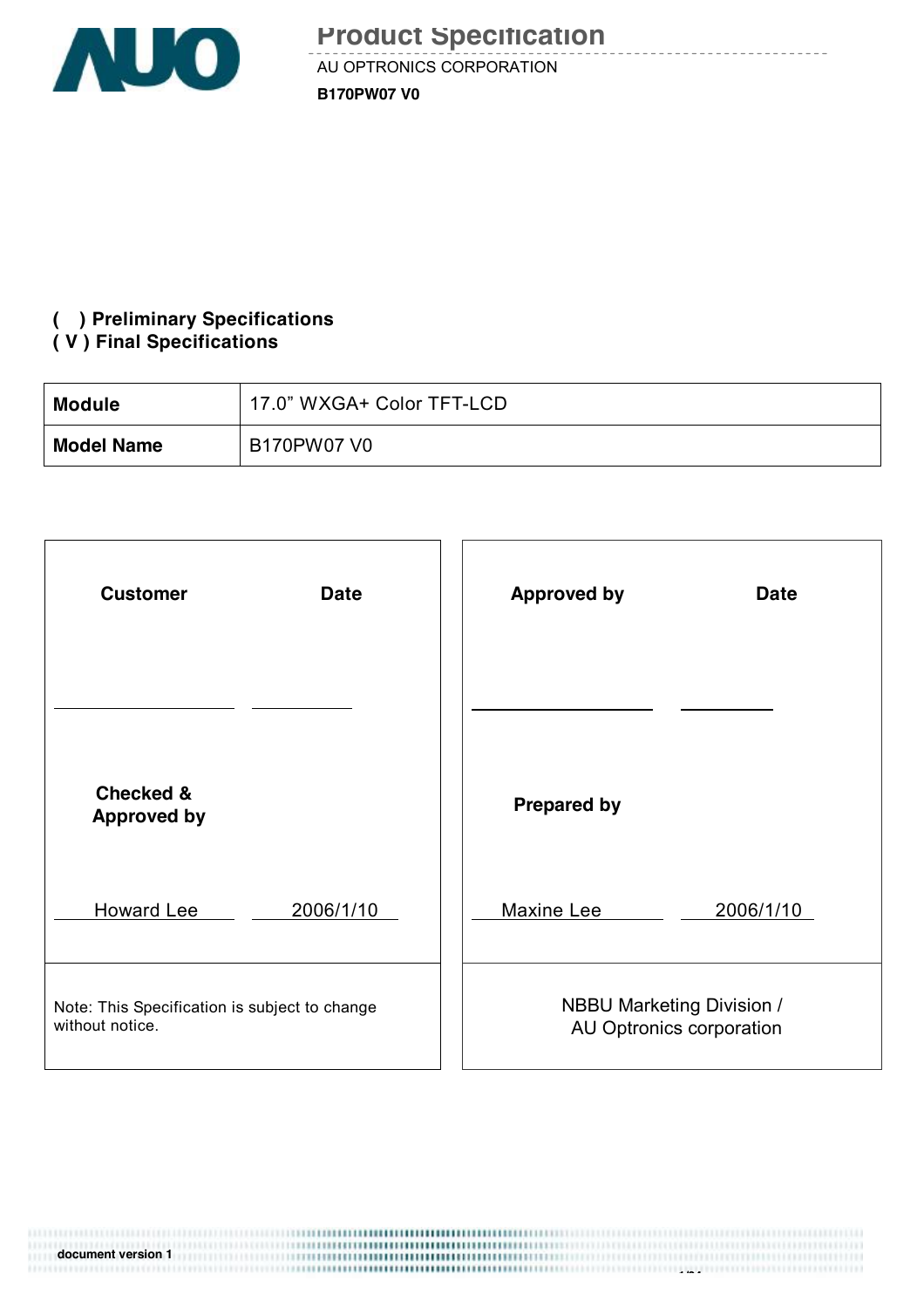

AU OPTRONICS CORPORATION

**B170PW07 V0** 

## **Contents**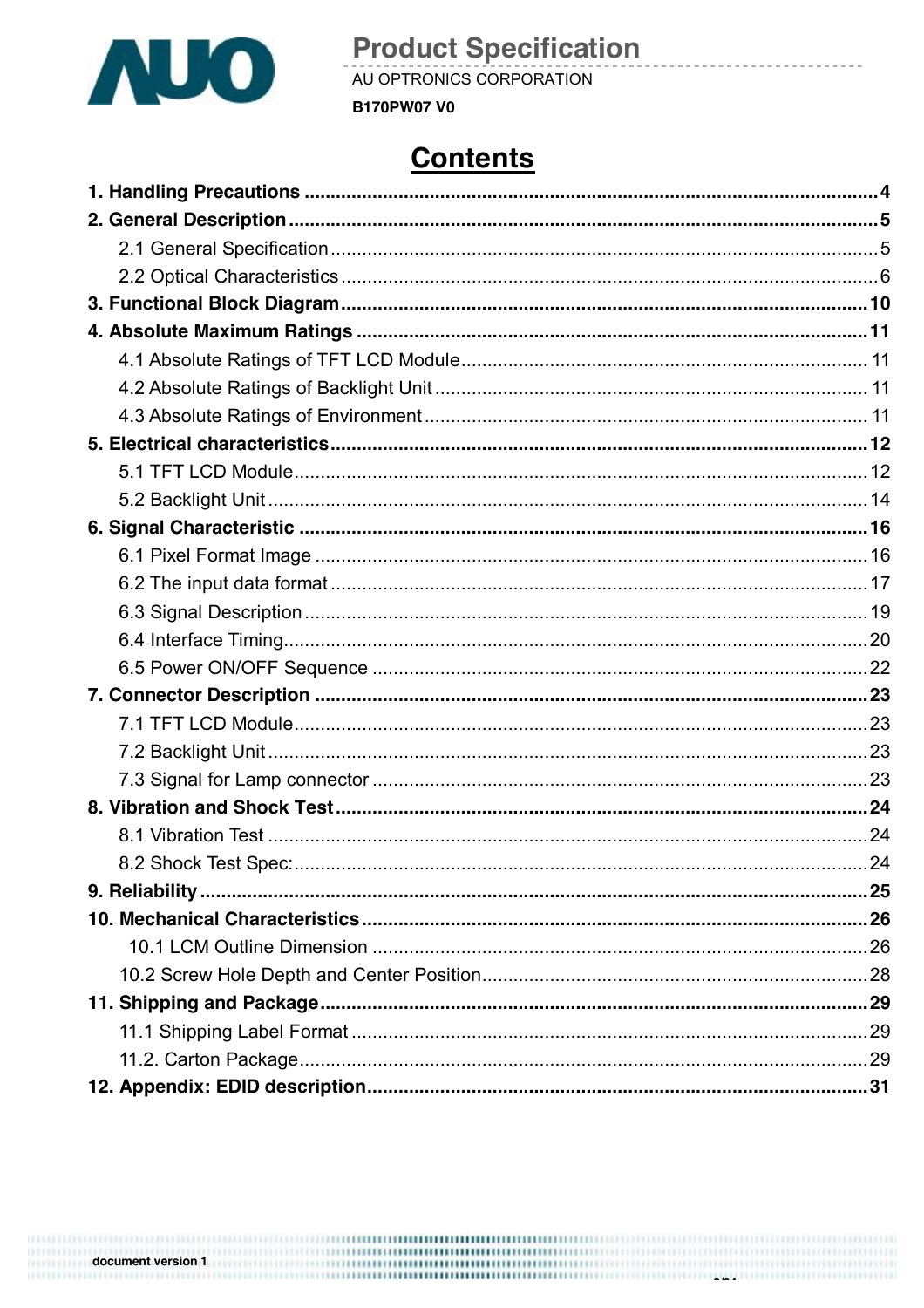

AU OPTRONICS CORPORATION

**B170PW07 V0**

## **Record of Revision**

| <b>Version and Date</b> | Page | Old description               | <b>New Description</b>        | Remark |
|-------------------------|------|-------------------------------|-------------------------------|--------|
| V0 2006/9/25            |      | Initial Edition               |                               |        |
| V1 2006/12/28           | 5    | Power spec is 13.2W           | Power spec is 12W             |        |
|                         | 6    | White Color is (0.313, 0.329) | White Color is (0.330, 0.349) |        |
|                         |      |                               |                               |        |
|                         |      |                               |                               |        |
|                         |      |                               |                               |        |
|                         |      |                               |                               |        |
|                         |      |                               |                               |        |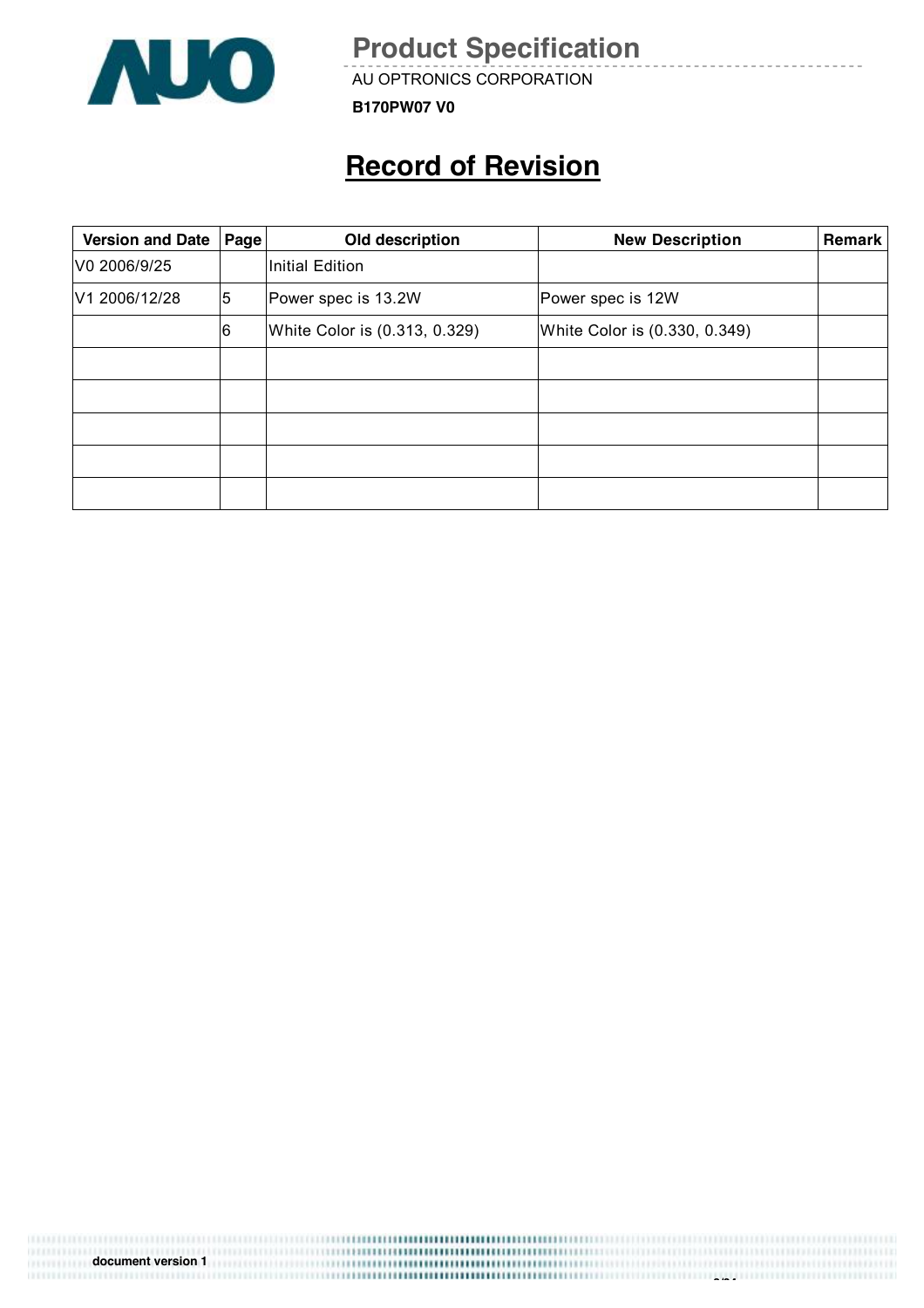

#### **1. Handling Precautions**

- 1) Since front polarizer is easily damaged, pay attention not to scratch it.
- 2) Be sure to turn off power supply when inserting or disconnecting from input connector.
- 3) Wipe off water drop immediately. Long contact with water may cause discoloration or spots.
- 4) When the panel surface is soiled, wipe it with absorbent cotton or other soft cloth.
- 5) Since the panel is made of glass, it may break or crack if dropped or bumped on hard surface.
- 6) Since CMOS LSI is used in this module, take care of static electricity and insure human earth when handling.
- 7) Do not open nor modify the Module Assembly.
- 8) Do not press the reflector sheet at the back of the module to any directions.
- 9) In case if a Module has to be put back into the packing container slot after once it was taken out from the container, do not press the center of the CCFL Reflector edge. Instead, press at the far ends of the CFL Reflector edge softly. Otherwise the TFT Module may be damaged.
- 10)At the insertion or removal of the Signal Interface Connector, be sure not to rotate nor tilt the Interface Connector of the TFT Module.
- 11) After installation of the TFT Module into an enclosure (Notebook PC Bezel, for example), do not twist nor bend the TFT Module even momentary. At designing the enclosure, it should be taken into consideration that no bending/twisting forces are applied to the TFT Module from outside. Otherwise the TFT Module may be damaged.
- 12)Cold cathode fluorescent lamp in LCD contains a small amount of mercury. Please follow local ordinances or regulations for disposal.
- 13)Small amount of materials having no flammability grade is used in the LCD module. The LCD module should be supplied by power complied with requirements of Limited Power Source (IEC60950 or UL1950), or be applied exemption.
- 14)The LCD module is designed so that the CCFL in it is supplied by Limited Current Circuit (IEC60950 or UL1950). Do not connect the CCFL in Hazardous Voltage Circuit.

**document version 1 4/34**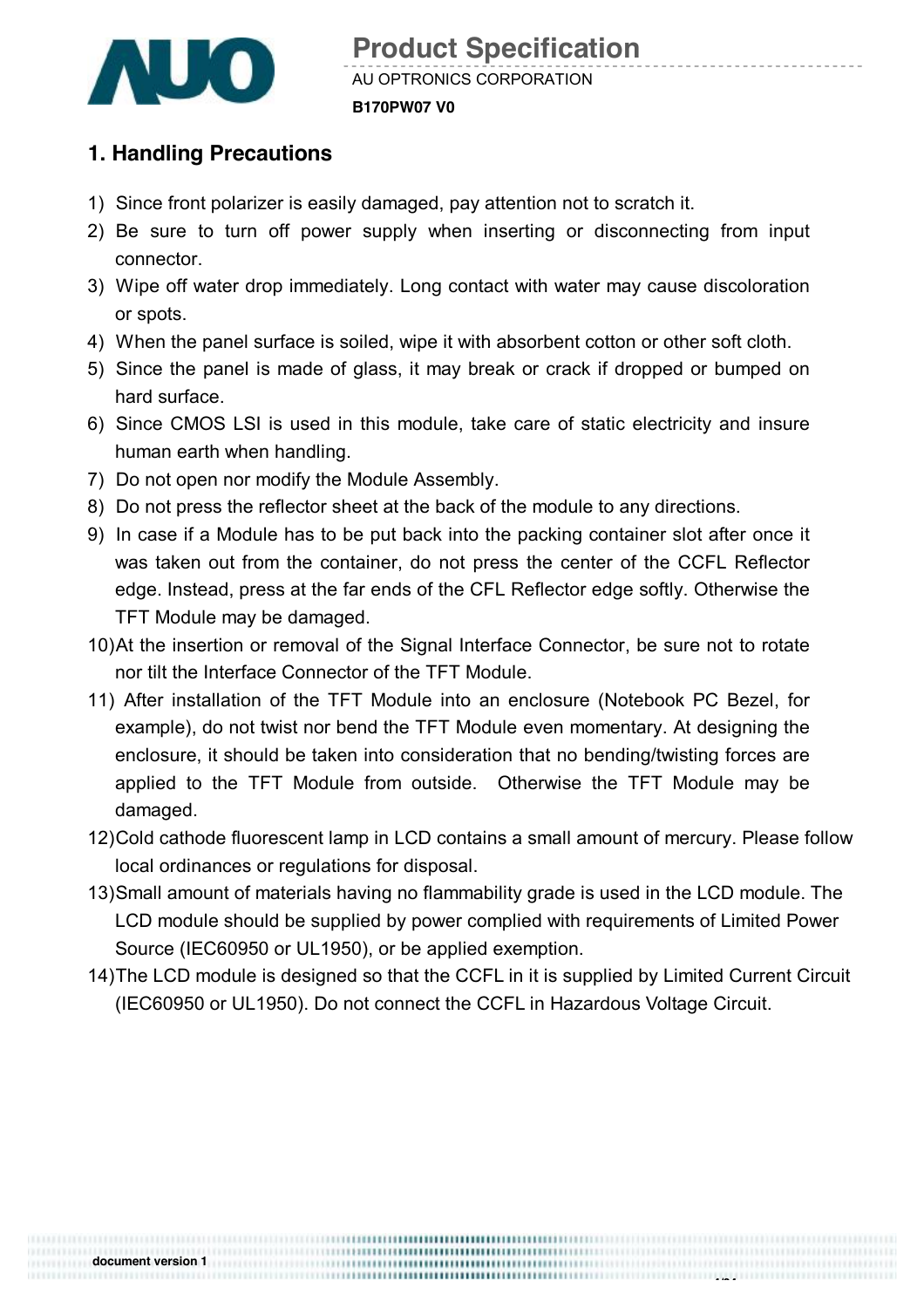

AU OPTRONICS CORPORATION

**B170PW07 V0**

### **2. General Description**

B170PW07 V0 is a Color Active Matrix Liquid Crystal Display composed of a TFT LCD panel, a driver circuit, and backlight system. The screen format is intended to support the WXGA+ (1440(H) x 900(V)) screen and 262k colors (RGB 6-bits data driver). All input signals are LVDS interface compatible. Inverter of backlight is not included.

B170PW07 V0 is designed for a display unit of notebook style personal computer and industrial machine.

### **2.1 General Specification**

The following items are characteristics summary on the table at 25 ℃ condition:

| <b>Items</b>                       | Unit                                    | <b>Specifications</b>                                          |
|------------------------------------|-----------------------------------------|----------------------------------------------------------------|
| Screen Diagonal                    | [mm]                                    | 391 (17.0W")                                                   |
| <b>Active Area</b>                 | [mm]                                    | 367.20(H) X 229.50(V)                                          |
| Pixels H x V                       |                                         | 1440x3(RGB)x900                                                |
| <b>Pixel Pitch</b>                 | [mm]                                    | 0.255X0.255                                                    |
| <b>Pixel Arrangement</b>           |                                         | R.G.B. Vertical Stripe                                         |
| <b>Display Mode</b>                |                                         | <b>Normally White</b>                                          |
| White Luminance (IccFL=6.5mA)      | $\lceil cd/m^2 \rceil$                  | 500 typ. (5 points average)                                    |
| Note: IccFL is lamp current        |                                         | 425 min. (5 points average)<br>(Note1)                         |
| <b>Luminance Uniformity</b>        |                                         | 1.5 max. (5 points)                                            |
| <b>Contrast Ratio</b>              |                                         | 800 typ                                                        |
| <b>Optical Rise Time/Fall Time</b> | [msec]                                  | 8ms typ. (12ms max)                                            |
| Nominal Input Voltage VDD          | [Volt]                                  | $+3.3$ typ. $(+3.0$ min, $+3.6$ max)                           |
| <b>Power Consumption</b>           | [Watt]                                  | 12 typ (without inverter)                                      |
| Weight                             | [Grams]                                 | 690 typ. (725 max)                                             |
| <b>Physical Size</b>               | [mm]                                    | TYP: 382.2(W)x247.5(H)x6.5 (D)<br>MAX:382.7(W)x248.0(H)x7.0(D) |
| <b>Electrical Interface</b>        |                                         | 2 channel LVDS                                                 |
| <b>Surface Treatment</b>           |                                         | Glare                                                          |
| <b>Support Color</b>               |                                         | Native 262K colors (RGB 6-bit Data<br>driver)                  |
| Temperature Range                  |                                         |                                                                |
| Operating                          | $\mathsf{I}^{\circ}$ Cl                 | 0 to $+50$                                                     |
| Storage (Non-Operating)            | $\mathsf{I}^\circ\mathsf{C} \mathsf{I}$ | $-20$ to $+60$                                                 |
| <b>RoHS Compliance</b>             |                                         | <b>RoHS Compliance</b>                                         |

**document version 1 5/34**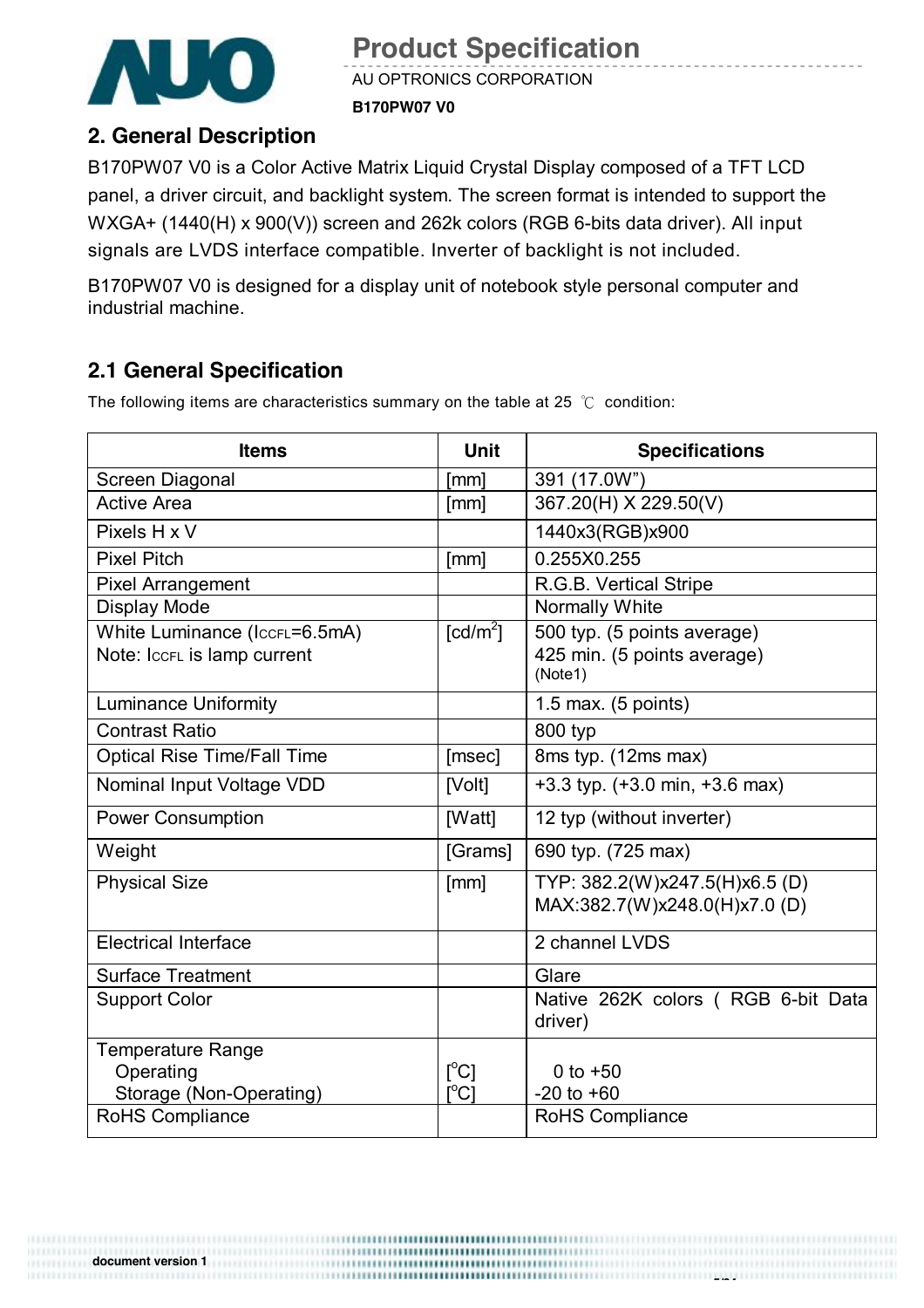

AU OPTRONICS CORPORATION

**B170PW07 V0**

### **2.2 Optical Characteristics**

The optical characteristics are measured under stable conditions at 25℃ (Room Temperature):

| <b>Item</b>                           | <b>Unit</b>            | <b>Conditions</b>       |                   | Min.  | Typ.           | Max.  | <b>Note</b>    |
|---------------------------------------|------------------------|-------------------------|-------------------|-------|----------------|-------|----------------|
| <b>White Luminance</b><br>IccFL=6.5mA | $\lceil cd/m^2 \rceil$ | 5 points average        |                   | 425   | 500            |       | 1, 4, 8        |
| <b>Viewing Angle</b>                  | [degree]               | Horizontal<br>$CR = 10$ | (Right)<br>(Left) | 55    | 65             |       | $\overline{7}$ |
|                                       | [degree]               |                         |                   | 55    | 65             |       |                |
|                                       | [degree]               | Vertical<br>$CR = 10$   | (Upper)           | 45    | 50             |       |                |
|                                       | [degree]               |                         | (Lower)           | 45    | 50             |       |                |
| Luminance Uniformity                  |                        | 5 Points                |                   |       |                | 1.5   | 1,3            |
| <b>Luminance Uniformity</b>           |                        | 13 Points               |                   |       |                | 2.0   | 2,3            |
| <b>CR: Contrast Ratio</b>             |                        |                         |                   | 600   | 800            |       | $\overline{4}$ |
| Color Gamut [NTSC]                    |                        |                         |                   |       | 72%            |       |                |
| <b>Cross talk</b>                     | $\frac{0}{0}$          |                         |                   |       |                | 4     | 5              |
| <b>Response Time</b>                  | [msec]                 | Rising                  |                   |       | $\overline{2}$ | 5     | 6              |
|                                       | [msec]                 | Falling                 |                   |       | 6              | 9     |                |
|                                       | [msec]                 | Rising + Falling        |                   |       | 8              | 14    |                |
| Color / Chromaticity                  |                        | Red x                   |                   | 0.618 | 0.648          | 0.678 | 2,7            |
| Coordinates<br>(CIE 1931)             |                        | Red y                   |                   | 0.308 | 0.338          | 0.368 |                |
|                                       |                        | Green x                 |                   | 0.262 | 0.292          | 0.322 |                |
|                                       |                        | Green y                 |                   | 0.582 | 0.612          | 0.642 |                |
|                                       |                        | Blue x                  |                   | 0.115 | 0.145          | 0.175 |                |
|                                       |                        | Blue y                  |                   | 0.045 | 0.075          | 0.105 |                |
|                                       |                        | White x                 |                   | 0.300 | 0.330          | 0.360 |                |
|                                       |                        | White y                 |                   | 0.319 | 0.349          | 0.370 |                |

**document version 1 6/34**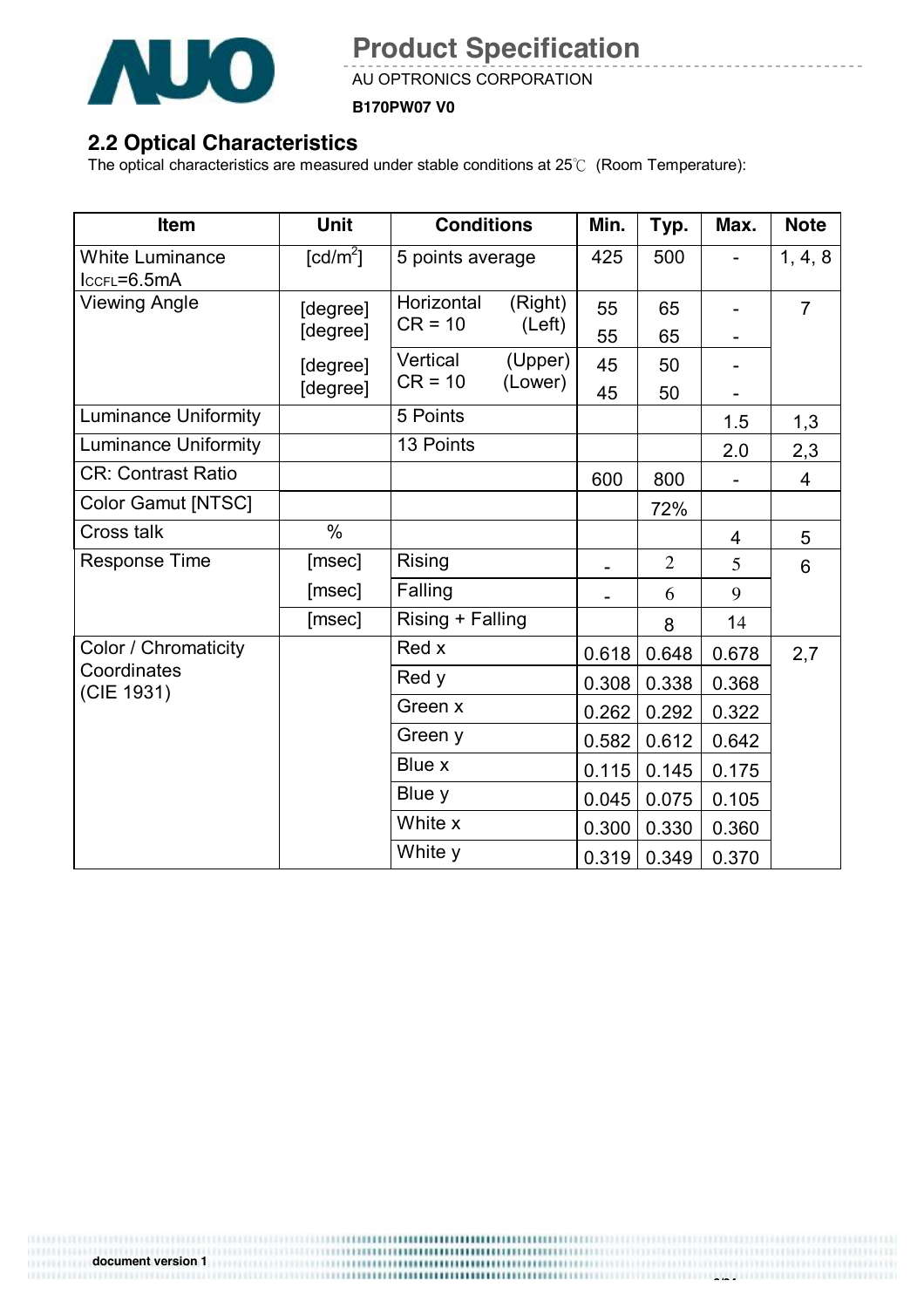

AU OPTRONICS CORPORATION

**B170PW07 V0**

#### Note 1: 5 points position (Display area : 367.20(H) X 229.50(V))mm)



Note 2: 13 points position



Note 3: The luminance uniformity of 5 and 13 points is defined by dividing the maximum luminance values by the minimum test point luminance

$$
\delta_{\text{W5}} = \frac{\text{Maximum brightness of five points}}{\text{Minimum brightness of five points}}
$$
\n
$$
\delta_{\text{W13}} = \frac{\text{Maximum brightness of thirteen points}}{\text{Minimum brightness of thirteen points}}
$$

0111111111 **document version 1 7/34**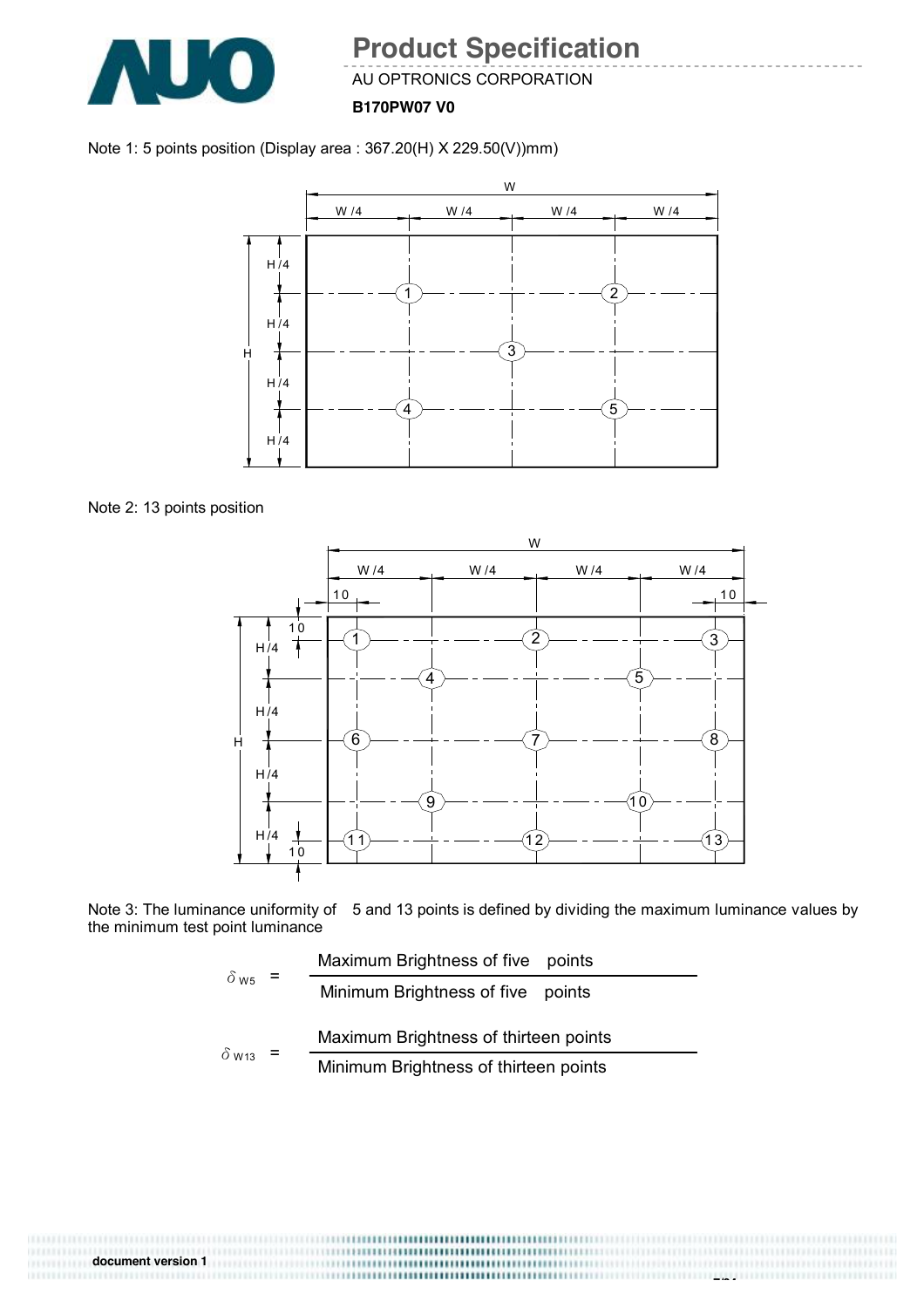

AU OPTRONICS CORPORATION

#### **B170PW07 V0**

#### Note 4: Measurement method

The LCD module should be stabilized at given temperature for 30 minutes to avoid abrupt temperature change during measuring. In order to stabilize the luminance, the measurement should be executed after lighting Backlight for 30 minutes in a stable, windless and dark room.



Center of the screen

Note 5: Definition of Cross Talk (CT)  $CT = |Y_B - Y_A| / Y_A \times 100$  (%)

**Where** 

YA = Luminance of measured location without gray level 0 pattern (cd/m2)

 $Y_B$  = Luminance of measured location with gray level 0 pattern (cd/m<sub>2</sub>)



**document version 1 8/34**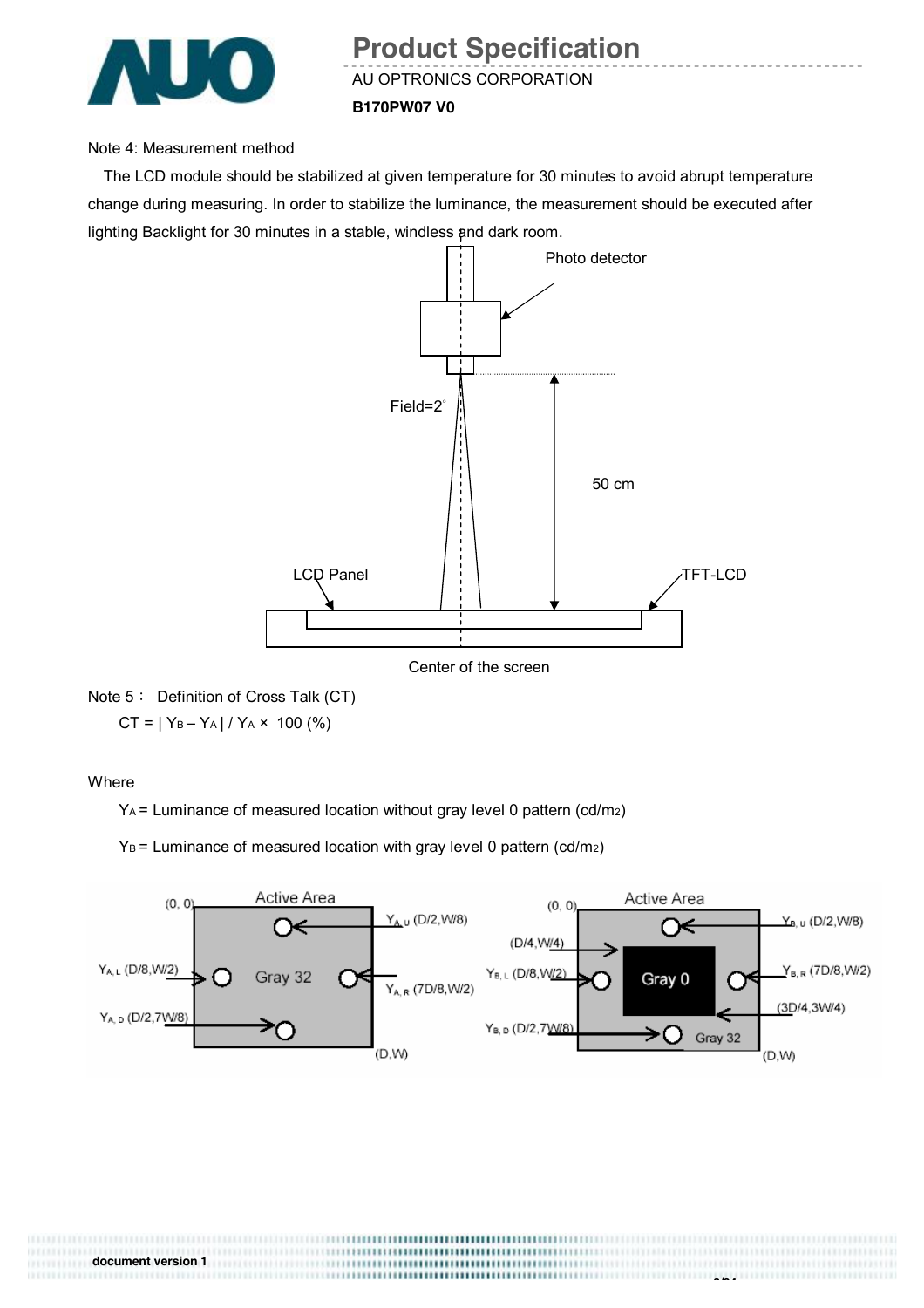

Note 6: Definition of response time:

The output signals of BM-7 or equivalent are measured when the input signals are changed from "Black" to "White" (falling time) and from "White" to "Black" (rising time), respectively. The response time interval between the 10% and 90% of amplitudes. Refer to figure as below.



Note 7. Definition of viewing angle

**document version 1** 

Viewing angle is the measurement of contrast ratio  $\geq$  10, at the screen center, over a 180° horizontal and 180° vertical range (off-normal viewing angles). The 180° viewing angle range is broken down as follows; 90° ( $\theta$ ) horizontal left and right and 90° ( $\Phi$ ) vertical, high (up) and low (down). The measurement direction is typically perpendicular to the display surface with the screen rotated about its center to develop the desired measurement viewing angle.



Note 8. Brightness measured with Foxconn inverter T73I019.01, under 6.5mA lamp current input.

 **9/34**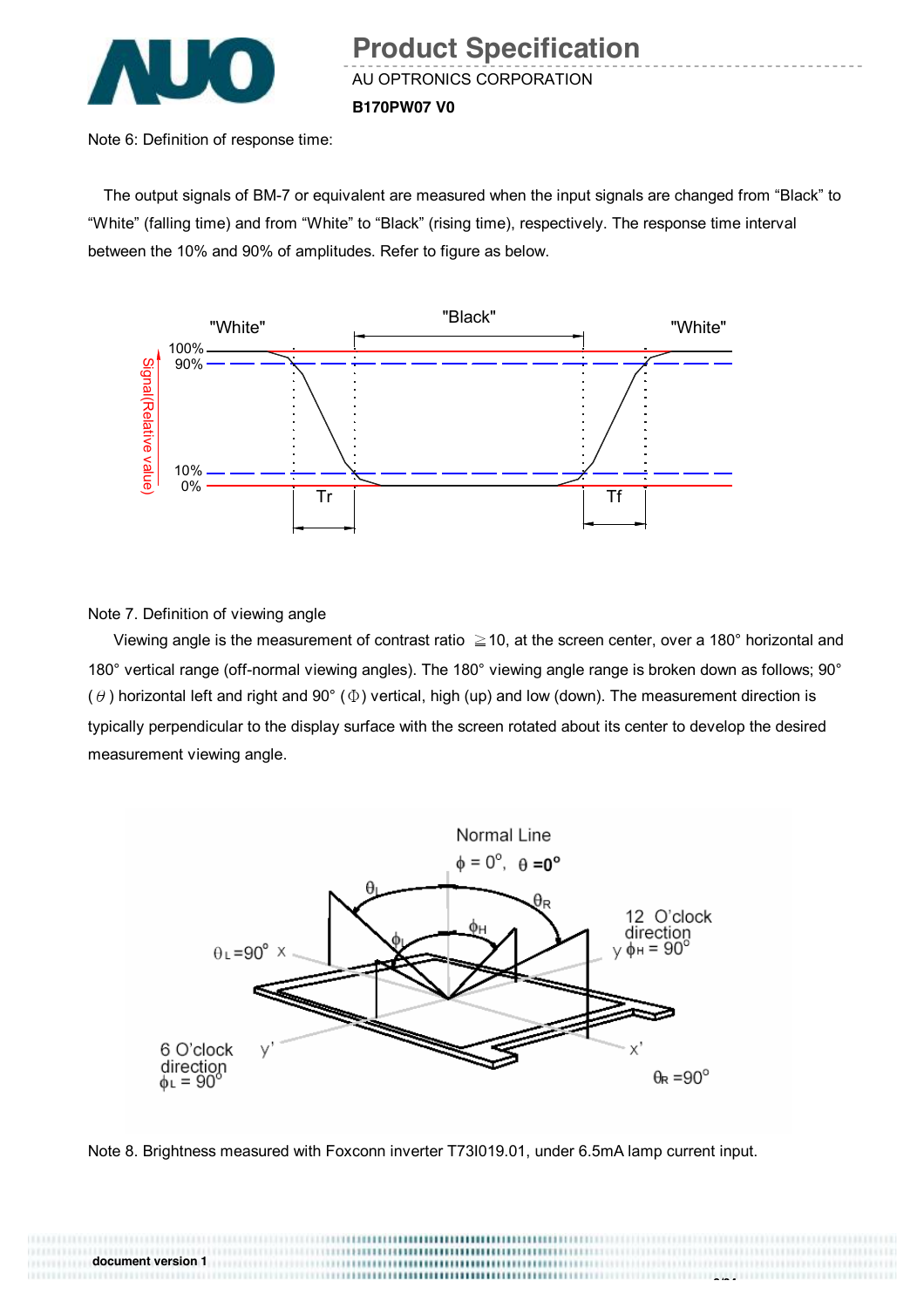

AU OPTRONICS CORPORATION

**B170PW07 V0**

### **3. Functional Block Diagram**

The following diagram shows the functional block of the 17.0 inches wide Color TFT/LCD Module:



0111111111 **document version 1 10/34**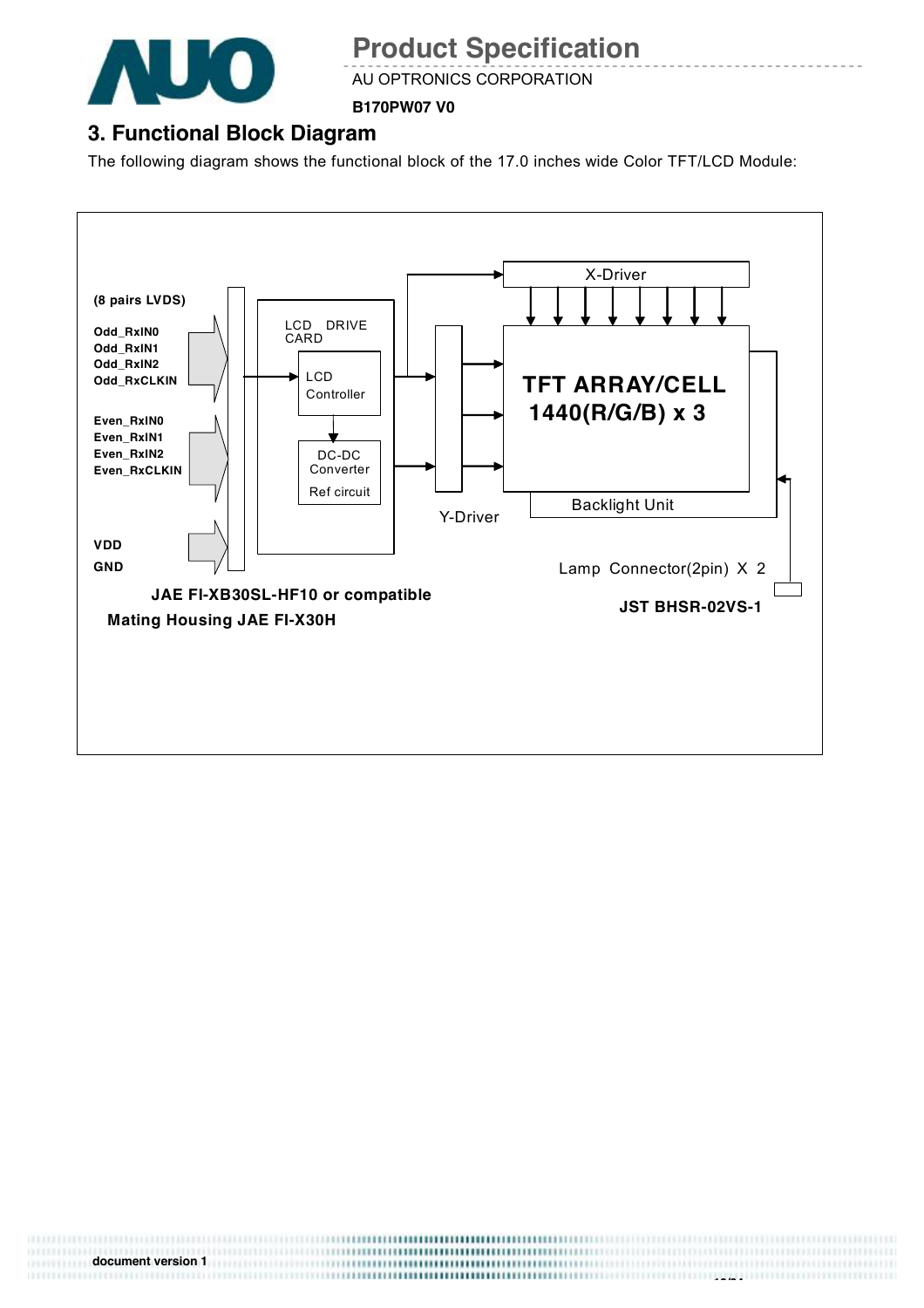

AU OPTRONICS CORPORATION

**B170PW07 V0**

### **4. Absolute Maximum Ratings**

Absolute maximum rating of the module is as following:

#### **4.1 Absolute Ratings of TFT LCD Module**

| ltem            | Svmbol | Min  | Max  | Unit  | <b>Conditions</b> |
|-----------------|--------|------|------|-------|-------------------|
| Logic/LCD Drive | √in    | −∪.◡ | +4.∪ | [Volt | Note $1, z$       |

### **4.2 Absolute Ratings of Backlight Unit**

| ltem            | Svmbol       | Min                      | <b>Max</b> | Unit     | <b>Conditions</b> |
|-----------------|--------------|--------------------------|------------|----------|-------------------|
| CCFL<br>Current | <b>'CCFL</b> | $\overline{\phantom{0}}$ |            | [mA] rms | Note 1            |

### **4.3 Absolute Ratings of Environment**

| <b>Item</b>                  | <b>Symbol</b> | Min | <b>Max</b> | <b>Unit</b>                                 | <b>Conditions</b> |
|------------------------------|---------------|-----|------------|---------------------------------------------|-------------------|
| <b>Operating Temperature</b> | TOP           |     | $+50$      | $\mathsf{I}^\circ\mathsf{C} \mathsf{I}$     | Note 3            |
| <b>Operation Humidity</b>    | <b>HOP</b>    | 5   | 95         | [%RH]                                       | Note 3            |
| Storage Temperature          | TST           | -20 | +60        | $\mathop{\rm l\mskip -3.5mu\rm C}\nolimits$ | Note 3            |
| Storage Humidity             | HST           | 5   | 95         | [%RH]                                       | Note 3            |

Note 1: Within Ta (25℃ )

Note 2: Permanent damage to the device may occur if exceed maximum values

Note 3: For quality performance, please refer to AUO IIS(Incoming Inspection Standard).

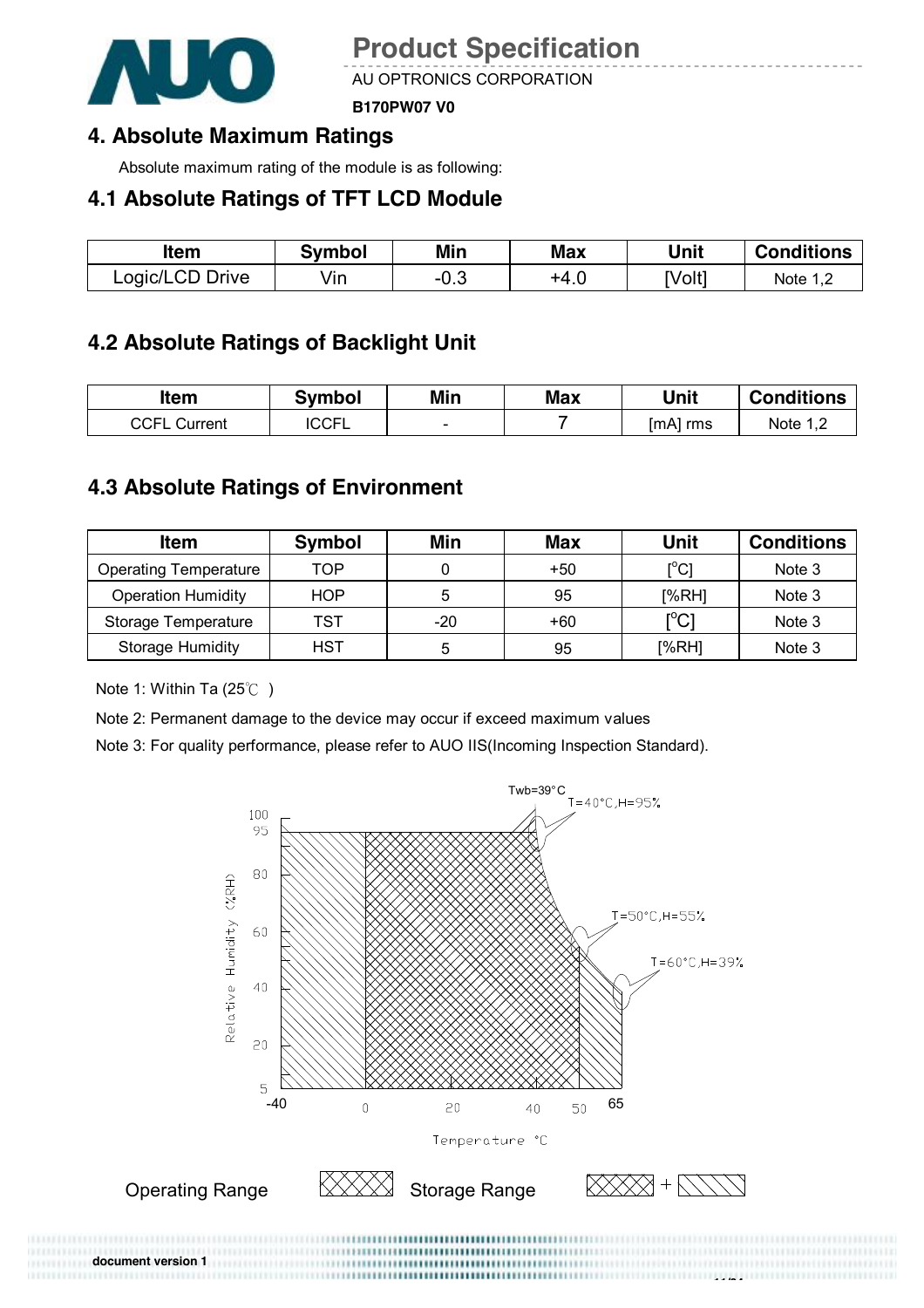

AU OPTRONICS CORPORATION

**B170PW07 V0**

#### **5. Electrical characteristics**

### **5.1 TFT LCD Module**

### **5.1.1 Power Specification**

Input power specifications are as follows;

| <b>Symble</b> | <b>Parameter</b>      | Min | <b>Typ</b> | <b>Max</b> | <b>Units</b> | <b>Note</b>       |
|---------------|-----------------------|-----|------------|------------|--------------|-------------------|
| <b>VDD</b>    | Logic/LCD Drive       | 3.0 | 3.3        | 3.6        | [Volt]       |                   |
|               | Voltage               |     |            |            |              |                   |
| <b>PDD</b>    | <b>VDD Power</b>      |     | <b>TBD</b> | 2.8        | [Watt]       | Note 1            |
| <b>IDD</b>    | <b>IDD Current</b>    |     | TBD        | 850        | [MA]         | Note 1, VDD=3.3 V |
| <b>IRush</b>  | <b>Inrush Current</b> |     |            | TBD        | [MA]         | Note 2            |
| <b>VDDrp</b>  | Allowable             |     |            | 100        | [mV]         |                   |
|               | Logic/LCD Drive       |     |            |            | $p-p$        |                   |
|               | <b>Ripple Voltage</b> |     |            |            |              |                   |

Note 1 : Maximum Measurement Condition : Black Pattern

Note 2: Measure Condition

0111111111





**Vin rising time** 

**document version 1 12/34**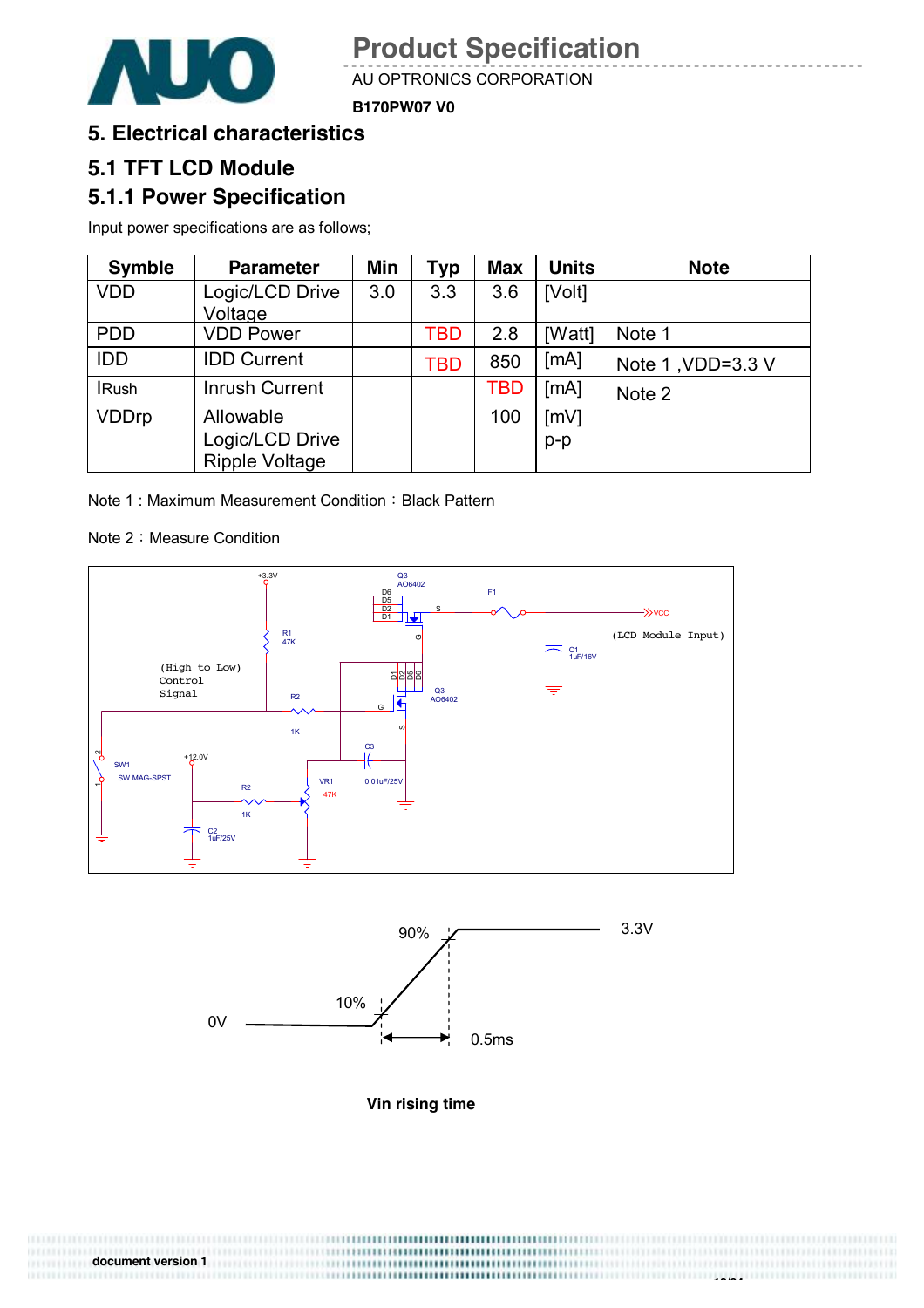

AU OPTRONICS CORPORATION

#### **B170PW07 V0**

5.1.2 Signal Electrical Characteristics

Input signals shall be low or High-impedance state when VDD is off.

Signal electrical characteristics are as follows;

| <b>Parameter</b> | <b>Condition</b>                                 | Min    | <b>Max</b> | Unit |
|------------------|--------------------------------------------------|--------|------------|------|
| Vth              | Differential Input High<br>Threshold (Vcm=+1.2V) |        | 100        | [mV] |
| Vtl              | Differential Input Low<br>Threshold (Vcm=+1.2V)  | $-100$ |            | [mV] |
| Vcm              | Differential Input<br><b>Common Mode Voltage</b> | 1.125  | 1.375      | [V]  |

Note: LVDS Differential Voltage

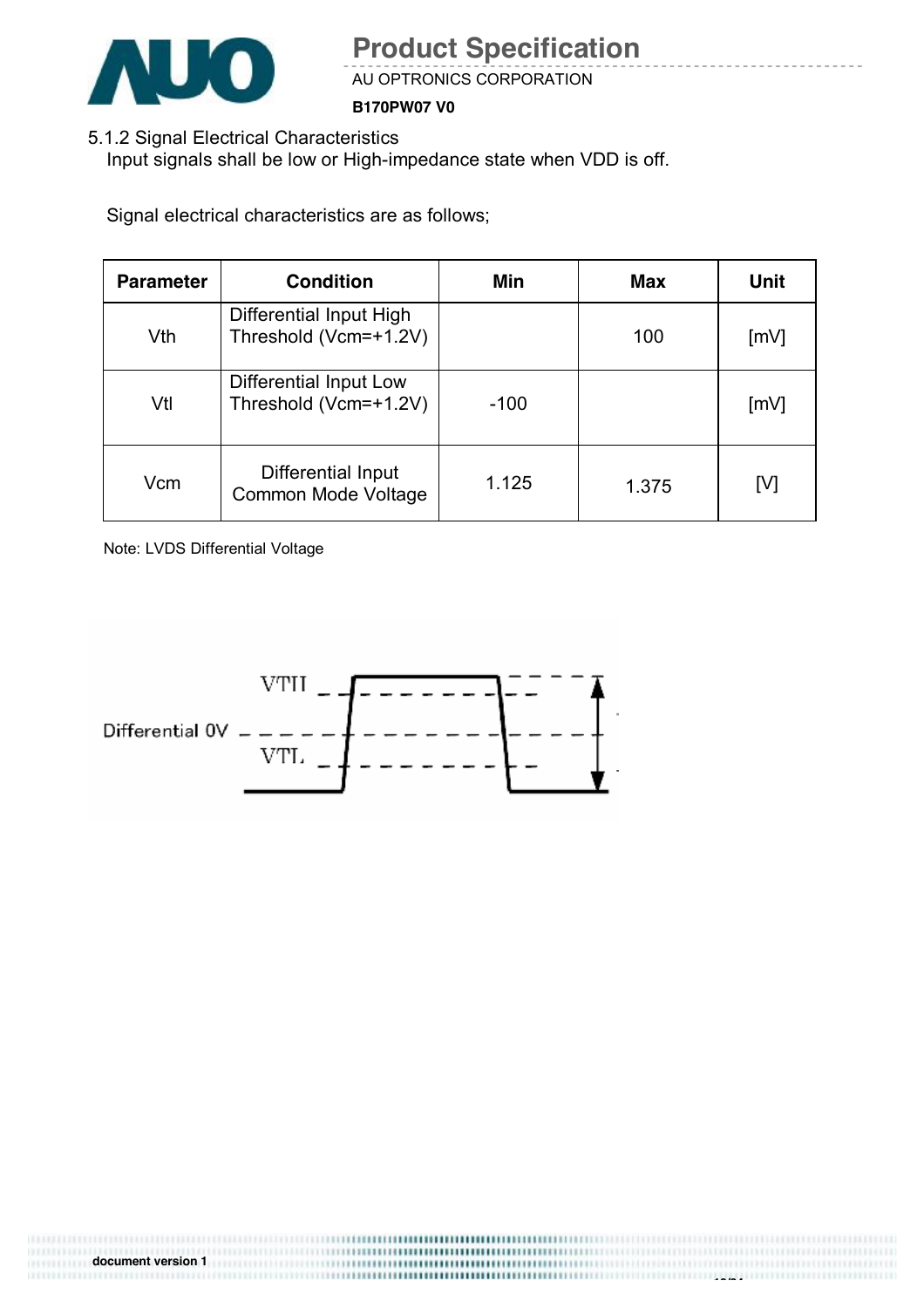

AU OPTRONICS CORPORATION

**B170PW07 V0**

### **5.2 Backlight Unit**

Parameter guideline for CCFL Inverter

| <b>Parameter</b>                | Min  | <b>Typ</b> | <b>Max</b> | <b>Units</b>           | <b>Condition</b>    |
|---------------------------------|------|------------|------------|------------------------|---------------------|
| <b>White Luminance</b>          | 5900 | 6500       |            | $\lceil cd/m^2 \rceil$ | $(Ta=25^{\circ}C)$  |
|                                 |      |            |            |                        | Note 1              |
| <b>CCFL current(ICCFL)</b>      | 3.0  | 6.5        | 7.0        | $[mA]$ rms             | $(Ta=25^{\circ}$ C) |
|                                 |      |            |            |                        | Note 2              |
| <b>CCFL Frequency (FCCFL)</b>   | 40   | 60         | 80         | [KHz]                  | $(Ta=25^{\circ}$ C) |
|                                 |      |            |            |                        | Note $3,4$          |
| CCFL Ignition Voltage (Vs)      |      |            | 1700       | [Volt]                 | $(Ta=0^{\circ}C)$   |
|                                 |      |            |            | rms                    | Note 5              |
| CCFL Ignition Voltage(Vs)       |      |            | 1310       | [Volt]                 | $(Ta=25^{\circ}$ C) |
|                                 |      |            |            | rms                    | Note 5              |
| <b>CCFL Voltage (Reference)</b> | 666  | 740        | 814        | [Volt]                 | $(Ta=25^{\circ}C)$  |
|                                 |      |            |            | rms                    | Note 6              |
| <b>CCFL Power consumption</b>   | 4.44 | 9.6        | 10.4       | [Watt]                 | $(Ta=25^{\circ}C)$  |
| $(2$ lamp)                      |      |            |            |                        | Note <sub>6</sub>   |
| <b>CCFL Set up Time</b>         | 1    |            |            | [Sec]                  |                     |
|                                 |      |            |            |                        |                     |

Note 1: Typ are AUO recommended Design Points.

\*1 All of characteristics listed are measured under the condition using the AUO Test inverter.

\*2 In case of using an inverter other than listed, it is recommended to check the inverter carefully.

Sometimes, interfering noise stripes appear on the screen, and substandard luminance or flicker at low power may happen.

\*3 In designing an inverter, it is suggested to check safety circuit very carefully. Impedance of CCFL, for instance, becomes more than 1 [M ohm] when CFL is damaged.

\*4 Generally, CCFL has some amount of delay time after applying kick-off voltage. It is recommended to keep on applying kick-off voltage for 1 [Sec] until discharge.

\*5 CCFL discharge frequency must be carefully chosen so as not to produce interfering noise stripes on the screen.

\*6 Reducing CCFL current increases CCFL discharge voltage and generally increases CCFL discharge frequency. So all the parameters of an inverter should be carefully designed so as not to produce too much leakage current from high-voltage output of the inverter.

Note 2: It should be employed the inverter which has "Duty Dimming", if ICCFL is less than 4mA.

Note 3: CCFL discharge frequency should be carefully determined to avoid interference between inverter and TFT LCD.

**document version 1 14/34**

Note 4: The frequency range will not affect to lamp life and reliability characteristics.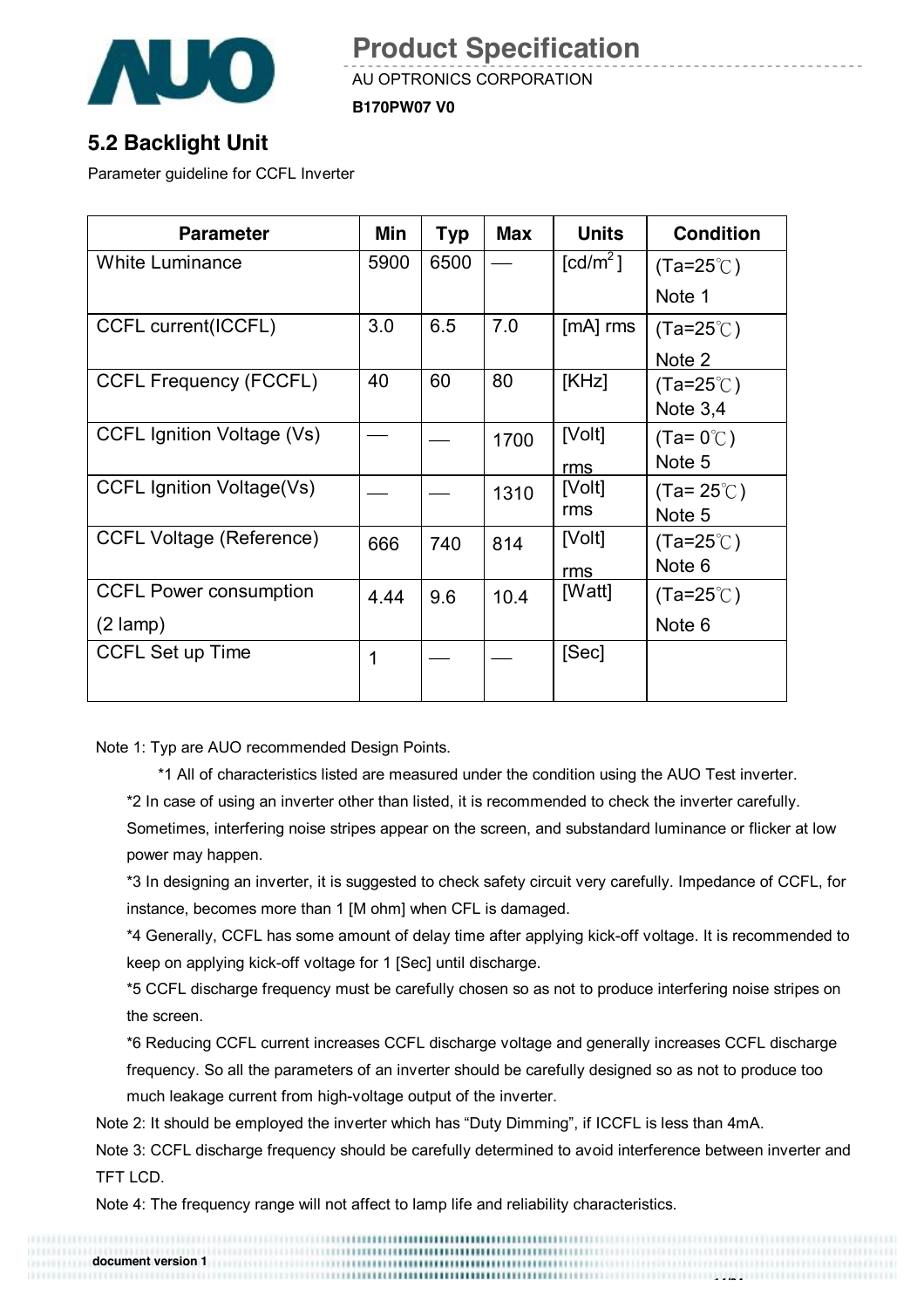

#### AU OPTRONICS CORPORATION

#### **B170PW07 V0**

Note 5: CCFL inverter should be able to give out a power that has a generating capacity of over 1,430

voltage. Lamp units need 1,400 voltage minimum for ignition.

Note 6: Calculator value for reference (ICCFL×VCCFL=PCCFL)

Note 7: Requirements for a system inverter design, which is intended to have a better display performance, a

**document version 1 15/34**

better power efficiency and a more reliable lamp, are following.

It shall help increase the lamp lifetime and reduce leakage current.

a. The asymmetry rate of the inverter waveform should be less than 10%.

b. The distortion rate of the waveform should bewithin  $\sqrt{2}$  ±10%.

\* Inverter output waveform had better be more similar to ideal sine wave.



\* Asymmetry rate:  $|||_{p} - ||_{-p}||/||_{rms} * 100\%$ \* Distortion rate  $\mathsf{I}_{\mathsf{p}}$  (or  $\mathsf{I}_{\mathsf{-p}}$ ) /  $\mathsf{I}_{\mathsf{rms}}$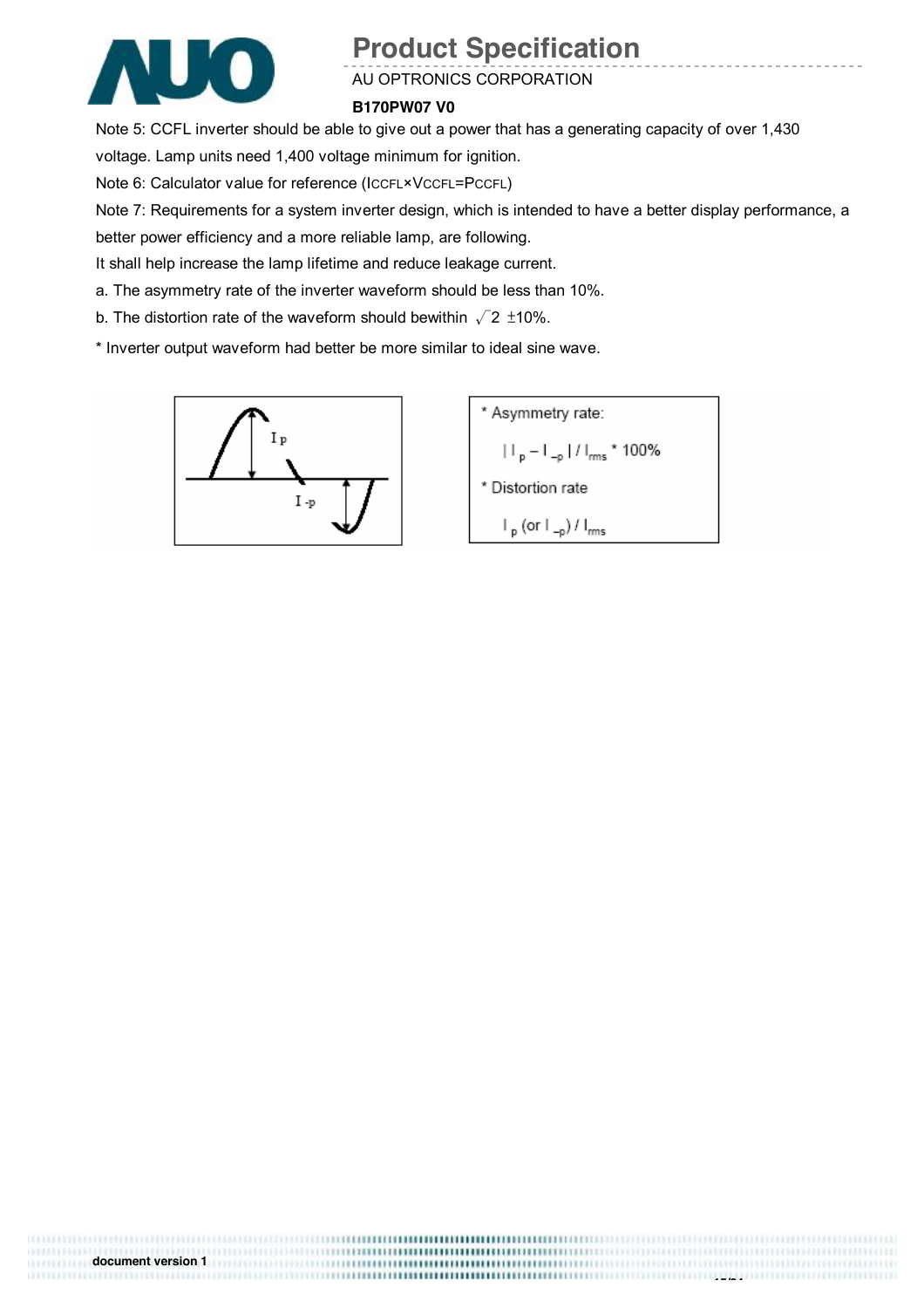

AU OPTRONICS CORPORATION

**B170PW07 V0**

### **6. Signal Characteristic**

### **6.1 Pixel Format Image**

Following figure shows the relationship of the input signals and LCD pixel format.

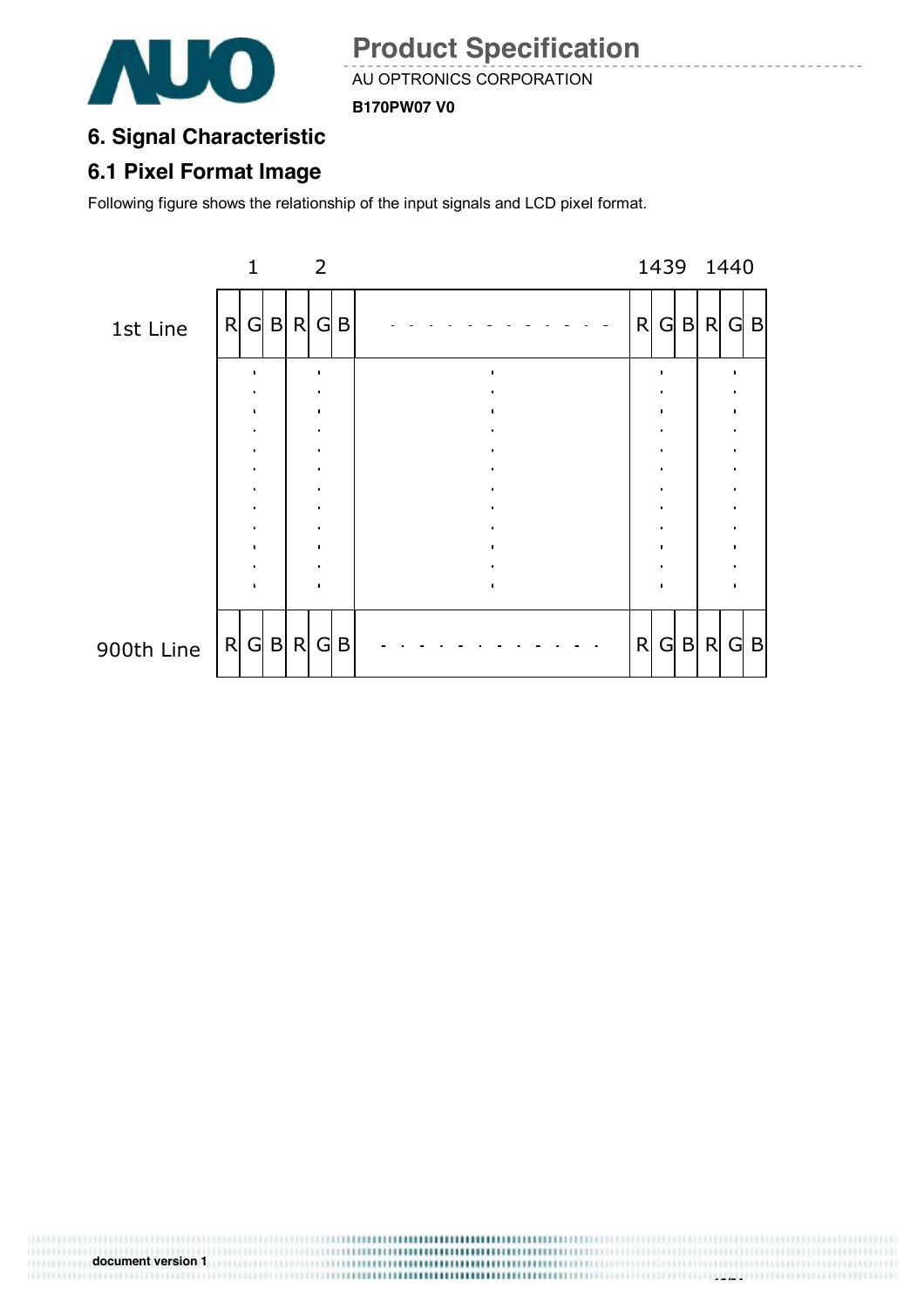

AU OPTRONICS CORPORATION

**B170PW07 V0**

**6.2 The input data format ODD pair( 1st pixel input)**



#### **Even pair(2nd pixel input)**



| <b>Signal Name</b> | <b>Description</b>      |                                                             |
|--------------------|-------------------------|-------------------------------------------------------------|
| R <sub>5</sub>     | Red Data 5 (MSB)        | Red-pixel Data                                              |
| R4                 | Red Data 4              | Each red pixel's brightness data consists of these 6 bits   |
| R <sub>3</sub>     | Red Data 3              | pixel data.                                                 |
| R <sub>2</sub>     | Red Data 2              |                                                             |
| R <sub>1</sub>     | Red Data 1              |                                                             |
| R <sub>0</sub>     | Red Data 0 (LSB)        |                                                             |
|                    | <b>Red-pixel Data</b>   |                                                             |
| G <sub>5</sub>     | Green Data 5 (MSB)      | Green-pixel Data                                            |
| G4                 | Green Data 4            | Each green pixel's brightness data consists of these 6 bits |
| G <sub>3</sub>     | Green Data 3            | pixel data.                                                 |
| G <sub>2</sub>     | Green Data 2            |                                                             |
| G <sub>1</sub>     | Green Data 1            |                                                             |
| G0                 | Green Data 0 (LSB)      |                                                             |
|                    | <b>Green-pixel Data</b> |                                                             |
| B <sub>5</sub>     | Blue Data 5 (MSB)       | <b>Blue-pixel Data</b>                                      |
| <b>B4</b>          | Blue Data 4             | Each blue pixel's brightness data consists of these 6 bits  |
| B <sub>3</sub>     | Blue Data 3             | pixel data.                                                 |
| B <sub>2</sub>     | Blue Data 2             |                                                             |
| <b>B1</b>          | Blue Data 1             |                                                             |
| B0                 | Blue Data 0 (LSB)       |                                                             |
|                    | <b>Blue-pixel Data</b>  |                                                             |
| <b>RxCLKIN</b>     | <b>Data Clock</b>       | The typical frequency is 48.2 MHz. The signal is used to    |
|                    |                         | strobe the pixel data and DSPTMG signals. All pixel data    |
|                    |                         | shall be valid at the falling edge when the DSPTMG          |
|                    |                         | signal is high.                                             |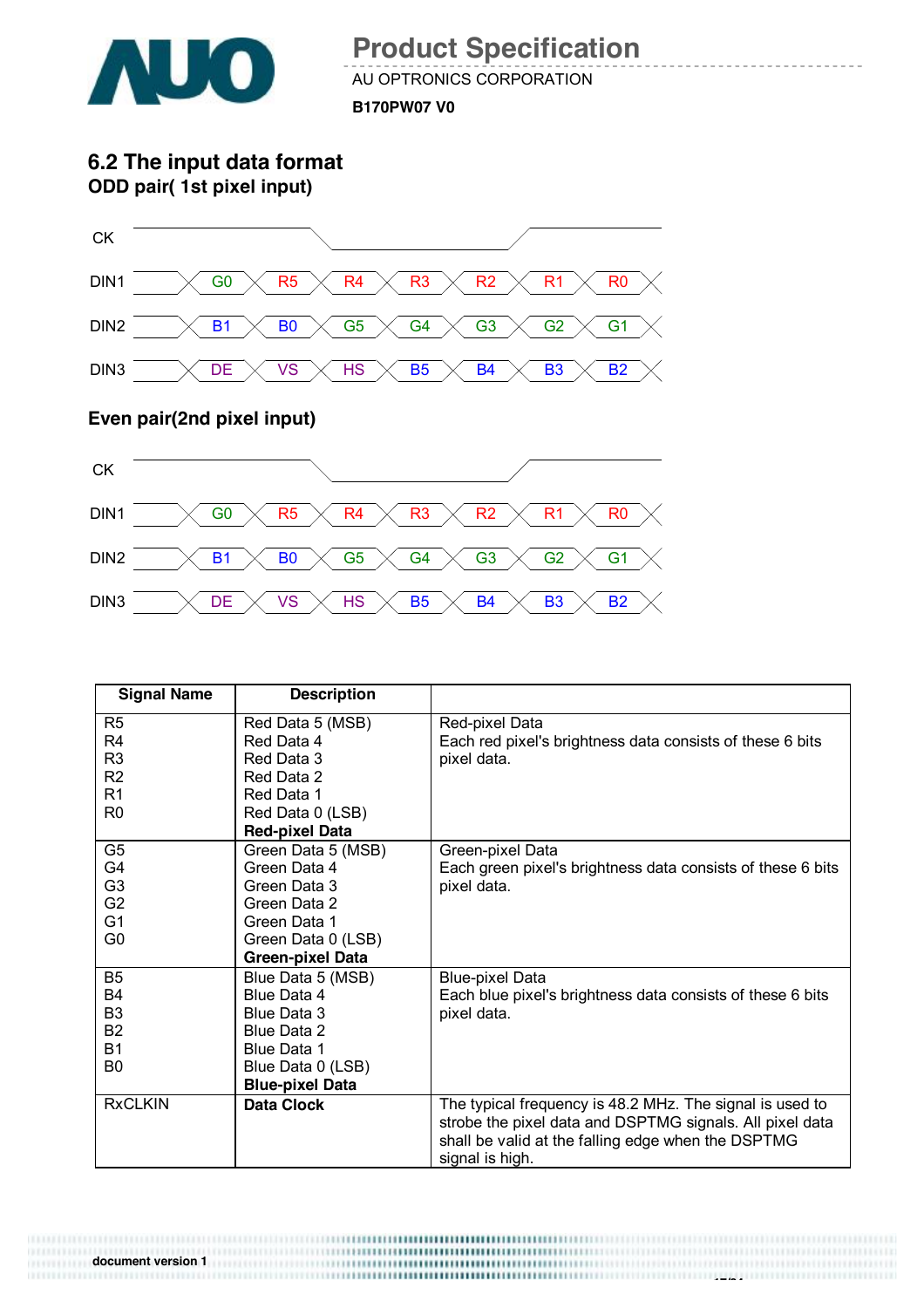

AU OPTRONICS CORPORATION

**B170PW07 V0**

| DE        | <b>Display Timing</b>  | This signal is strobed at the falling edge of<br>-DTCLK. When the signal is high, the pixel data shall be<br>valid to be displayed. |
|-----------|------------------------|-------------------------------------------------------------------------------------------------------------------------------------|
| <b>VS</b> | <b>Vertical Sync</b>   | The signal is synchronized to -DTCLK.                                                                                               |
| <b>HS</b> | <b>Horizontal Sync</b> | The signal is synchronized to -DTCLK.                                                                                               |

Note: Output signals from any system shall be low or Hi-Z state when VDD is off.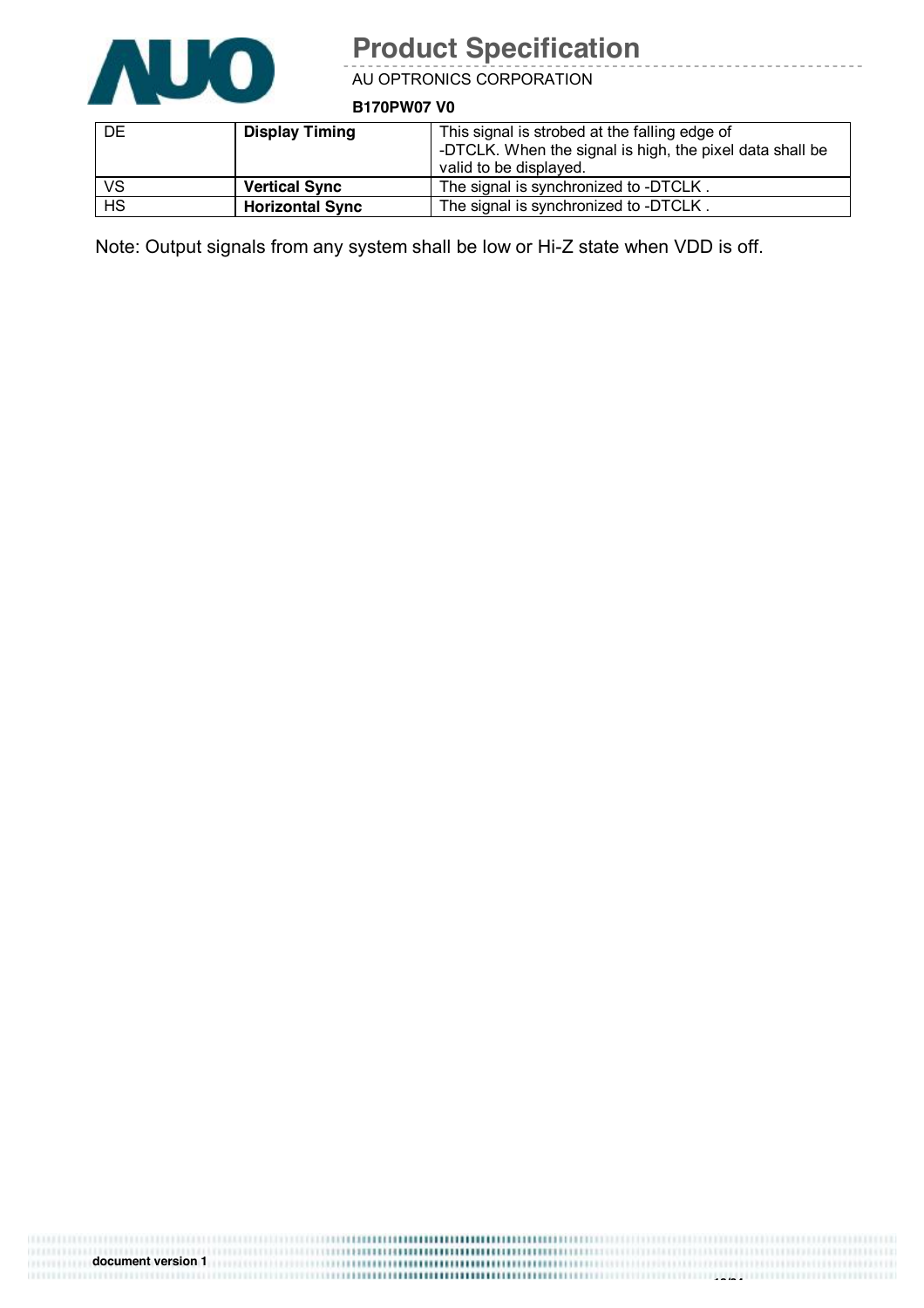

AU OPTRONICS CORPORATION

**B170PW07 V0**

### **6.3 Signal Description**

LVDS is a differential signal technology for LCD interface and high speed data transfer device.

| Pin no         | <b>Symbol</b>       | <b>Function</b>                       | Etc. |
|----------------|---------------------|---------------------------------------|------|
| 1              | <b>GND</b>          | Ground                                |      |
| $\overline{2}$ | <b>VDD</b>          | Power supply , 3.3 V (typical)        |      |
| 3              | <b>VDD</b>          | Power supply , 3.3 V (typical)        |      |
| 4              | <b>VEDID</b>        | DDC 3.3V power                        |      |
| 5              | <b>NC</b>           | No Connection (Reserved for AUO) test |      |
| 6              | CLK <sub>EDID</sub> | <b>DDC Clock</b>                      |      |
| $\overline{7}$ | $Data_{EDID}$       | DDC data                              |      |
| 8              | Odd_RxIN0-          | -LVDS differential data input         |      |
| 9              | Odd RxIN0+          | +LVDS differential data input         |      |
| 10             | <b>GND</b>          | Ground                                |      |
| 11             | Odd RxIN1-          | -LVDS differential data input         |      |
| 12             | Odd RxIN1+          | +LVDS differential data input         |      |
| 13             | <b>GND</b>          | Ground                                |      |
| 14             | Odd RxIN2-          | -LVDS differential data input         |      |
| 15             | Odd RxIN2+          | +LVDS differential data input         |      |
| 16             | <b>GND</b>          | Ground                                |      |
| 17             | Odd RxCLKIN-        | -LVDS differential clock input        |      |
| 18             | Odd_RxCLKIN+        | +LVDS differential clock input        |      |
| 19             | <b>GND</b>          | Ground                                |      |
| 20             | Even RxIN0-         | -LVDS differential data input         |      |
| 21             | Even RxIN0+         | +LVDS differential data input         |      |
| 22             | <b>GND</b>          | Ground                                |      |
| 23             | Even RxIN1-         | -LVDS differential data input         |      |
| 24             | Even RxIN1+         | +LVDS differential data input         |      |
| 25             | <b>GND</b>          | Ground                                |      |
| 26             | Even_RxIN2-         | -LVDS differential data input         |      |
| 27             | Even RxIN2+         | +LVDS differential data input         |      |
| 28             | <b>GND</b>          | Ground                                |      |
| 29             | Even_RxCLKIN-       | -LVDS differential clock input        |      |
| 30             | Even_RxCLKIN+       | +LVDS differential clock input        |      |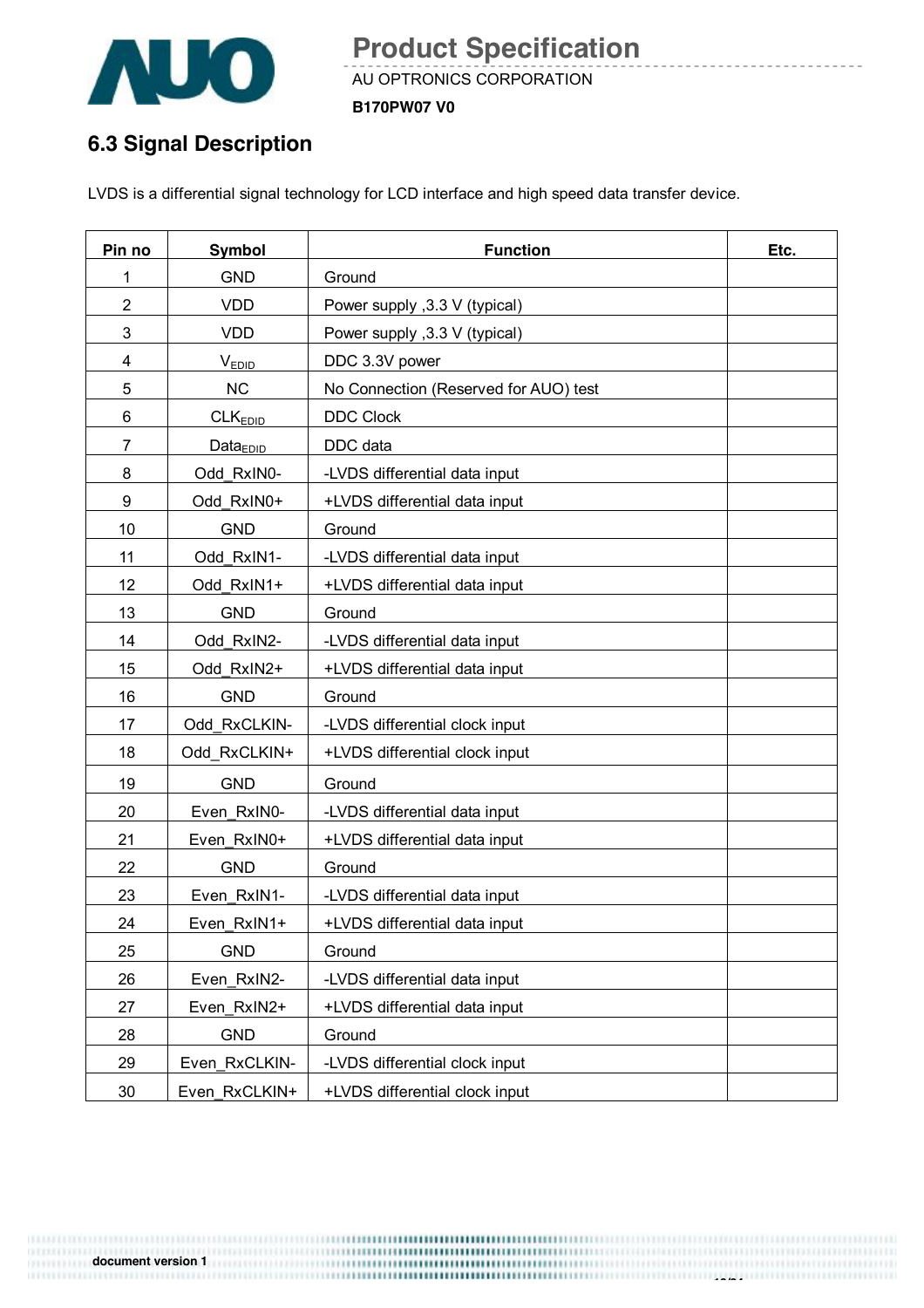

AU OPTRONICS CORPORATION

**B170PW07 V0**



Note1: Start from right side

Note2: Please follow VESA standard. Note3: Input signals shall be low or High-impedance when VDD is off. Internal circuit of LVDS inputs are as following.

The module uses a 100ohm resistor between positive and negative data lines of each receiver input

### **6.4 Interface Timing**

#### **6.4.1 Timing Characteristics**

| Signal       | Item            | Symbol   | Min                      | Typ   | Max  | Unit        |
|--------------|-----------------|----------|--------------------------|-------|------|-------------|
| Vertical     | Period          | Tv       | 908                      | 916   | 2048 | Th          |
| Section      | Active          | Tdisp(v) | 900                      | 900   | 900  | Th          |
|              | <b>Blanking</b> | Tblk(v)  | 8                        | 16    | 1148 | Th          |
| Horizontal   | Period          | Th       | 760                      | 864   | 2048 | <b>Tclk</b> |
| Section      | Active          | Tdisp(h) | 720                      | 720   | 720  | <b>Tclk</b> |
|              | <b>Blanking</b> | Tblk(h)  | 40                       | 144   | 1328 | <b>Tclk</b> |
| <b>Clock</b> | Period          | Tclk     | $\overline{\phantom{a}}$ | 21.06 | -    | <b>Ns</b>   |
|              | Frequency@60Hz  | Freg     | -                        | 47.5  | 85   | MHz         |

Basically, interface timings should match the 1440x900 manufacturing guide line timing.

**Note** : DE mode only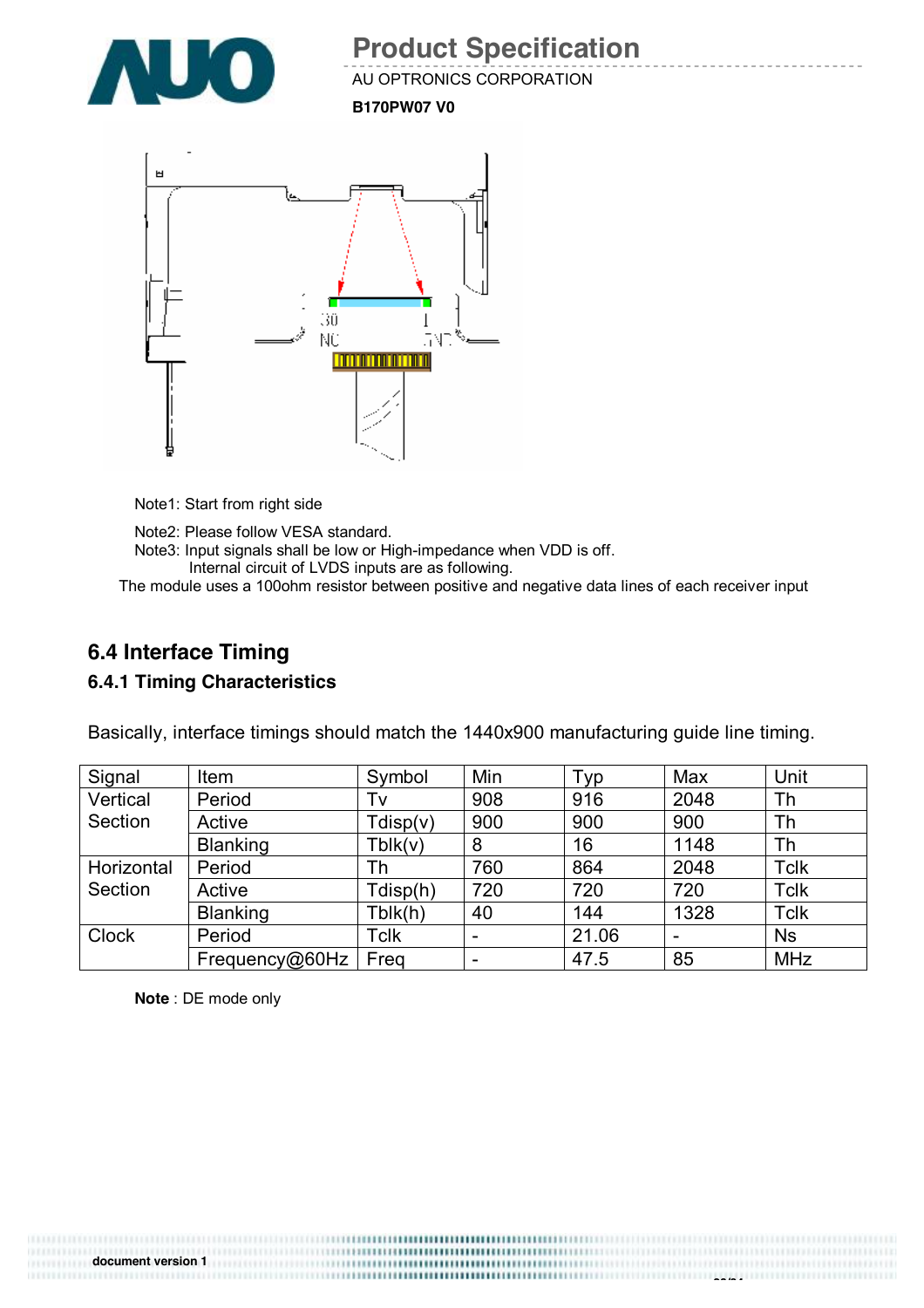

AU OPTRONICS CORPORATION

**B170PW07 V0**

### **6.4.2 Timing diagram**

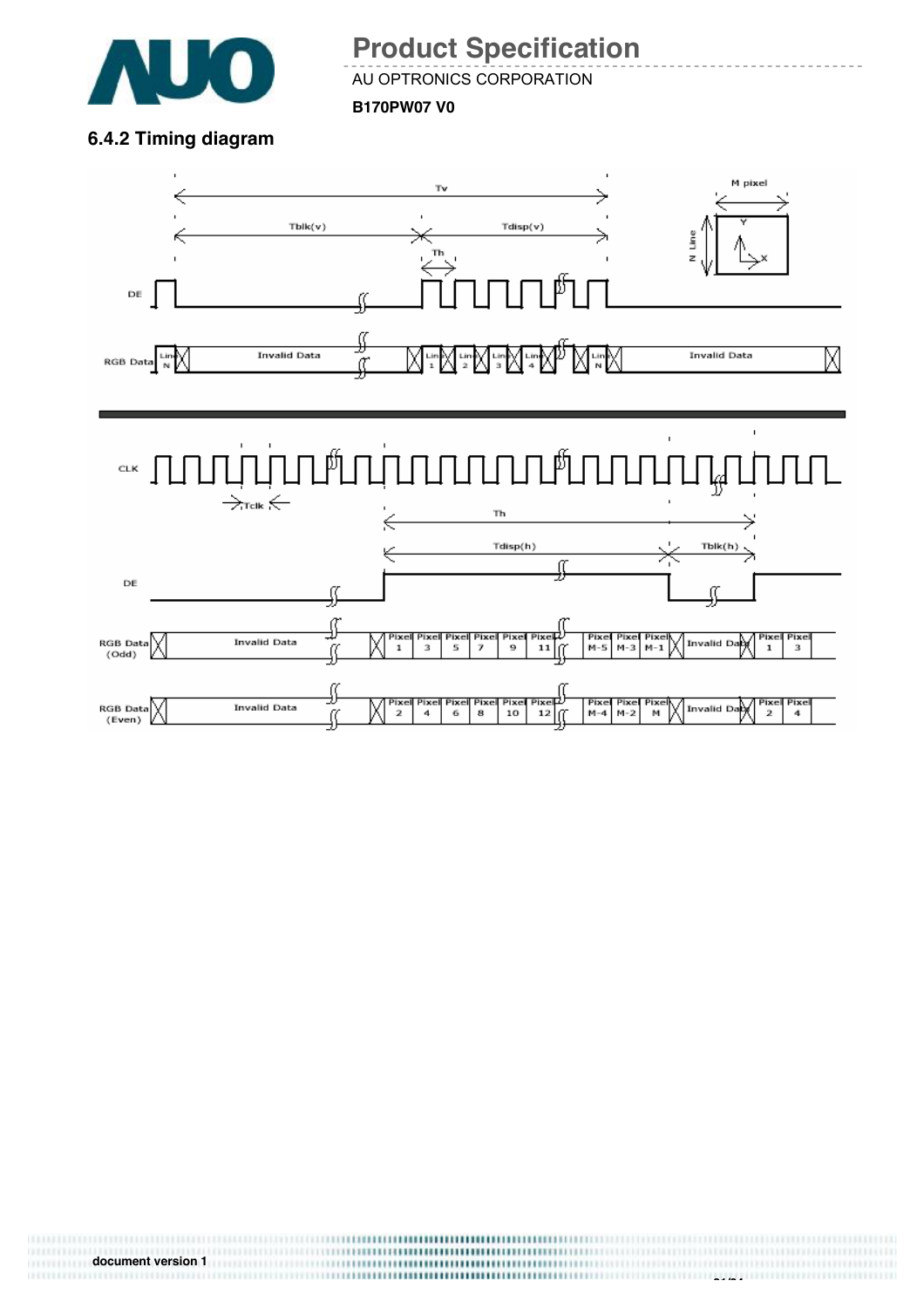

AU OPTRONICS CORPORATION

#### **B170PW07 V0**

#### **6.5 Power ON/OFF Sequence**

VDD power and lamp on/off sequence is as follows. Interface signals are also shown in the chart. Signals from any system shall be Hi-Z state or low level when VDD is off.



#### **Power Sequence Timing**

|                  | Value                |  |    |              |
|------------------|----------------------|--|----|--------------|
| <b>Parameter</b> | Min.<br>Max.<br>Typ. |  |    | <b>Units</b> |
| T1               | 0.5                  |  | 10 | (ms)         |
| T <sub>2</sub>   | 0                    |  | 50 | (ms)         |
| T <sub>3</sub>   | 0                    |  | 50 | (ms)         |
| T <sub>4</sub>   | 400                  |  |    | (ms)         |
| T <sub>5</sub>   | 200                  |  |    | (ms)         |
| T <sub>6</sub>   | 200                  |  |    | (ms)         |
|                  | 0                    |  | 10 | (ms)         |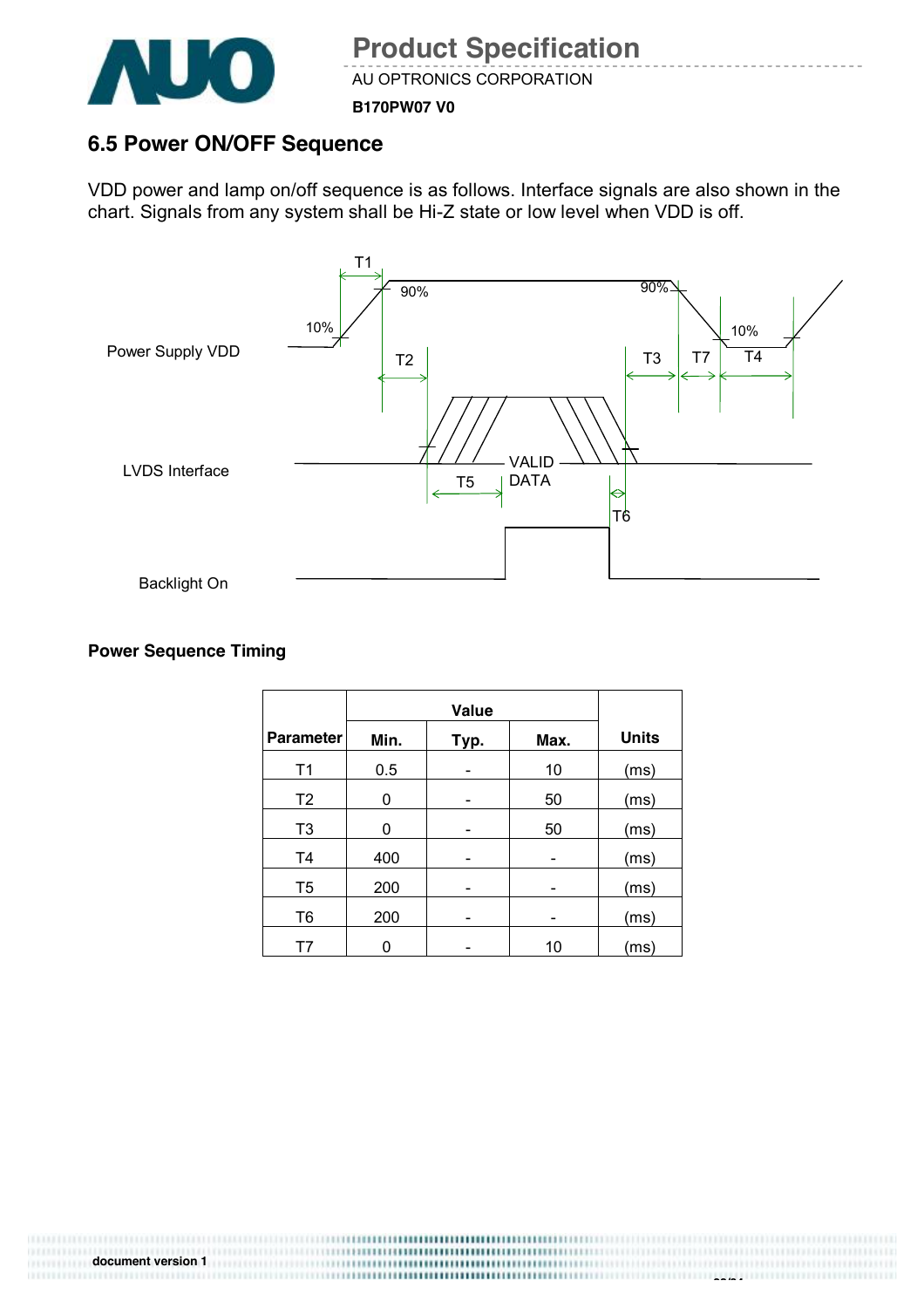



#### AU OPTRONICS CORPORATION

**B170PW07 V0**

#### **7. Connector Description**

Physical interface is described as for the connector on module.

These connectors are capable of accommodating the following signals and will be following components.

#### **7.1 TFT LCD Module**

| <b>Connector Name / Designation</b> | <b>For Signal Connector</b>  |  |
|-------------------------------------|------------------------------|--|
| <b>Manufacturer</b>                 | JAE or compatible            |  |
| <b>Type / Part Number</b>           | FI-XB30SL-HF10 or compatible |  |
| <b>Mating Housing/Part Number</b>   | FI-X30H                      |  |
| <b>Mating Contact/Part Number</b>   | FI-XC3-1-15000               |  |

#### **7.2 Backlight Unit**

01111111111

Physical interface is described as for the connector on module.

These connectors are capable of accommodating the following signals and will be following components.

| <b>Connector Name / Designation</b> | <b>For Lamp Connector</b> |
|-------------------------------------|---------------------------|
| <b>Manufacturer</b>                 | JST.                      |
| <b>Type / Part Number</b>           | <b>BHSR-02VS-1</b>        |
| <b>Mating Type / Part Number</b>    | SM02B-BHSS-1-TB           |

**document version 1 23/34**

#### **7.3 Signal for Lamp connector**

| Pin $#$<br><b>Cable color</b> |              | <b>Signal Name</b> |  |
|-------------------------------|--------------|--------------------|--|
|                               | Red          | Lamp High Voltage  |  |
| 2                             | White        | Lamp Low Voltage   |  |
| 3                             | Blue         | Lamp High Voltage  |  |
| 4                             | <b>Black</b> | Lamp Low Voltage   |  |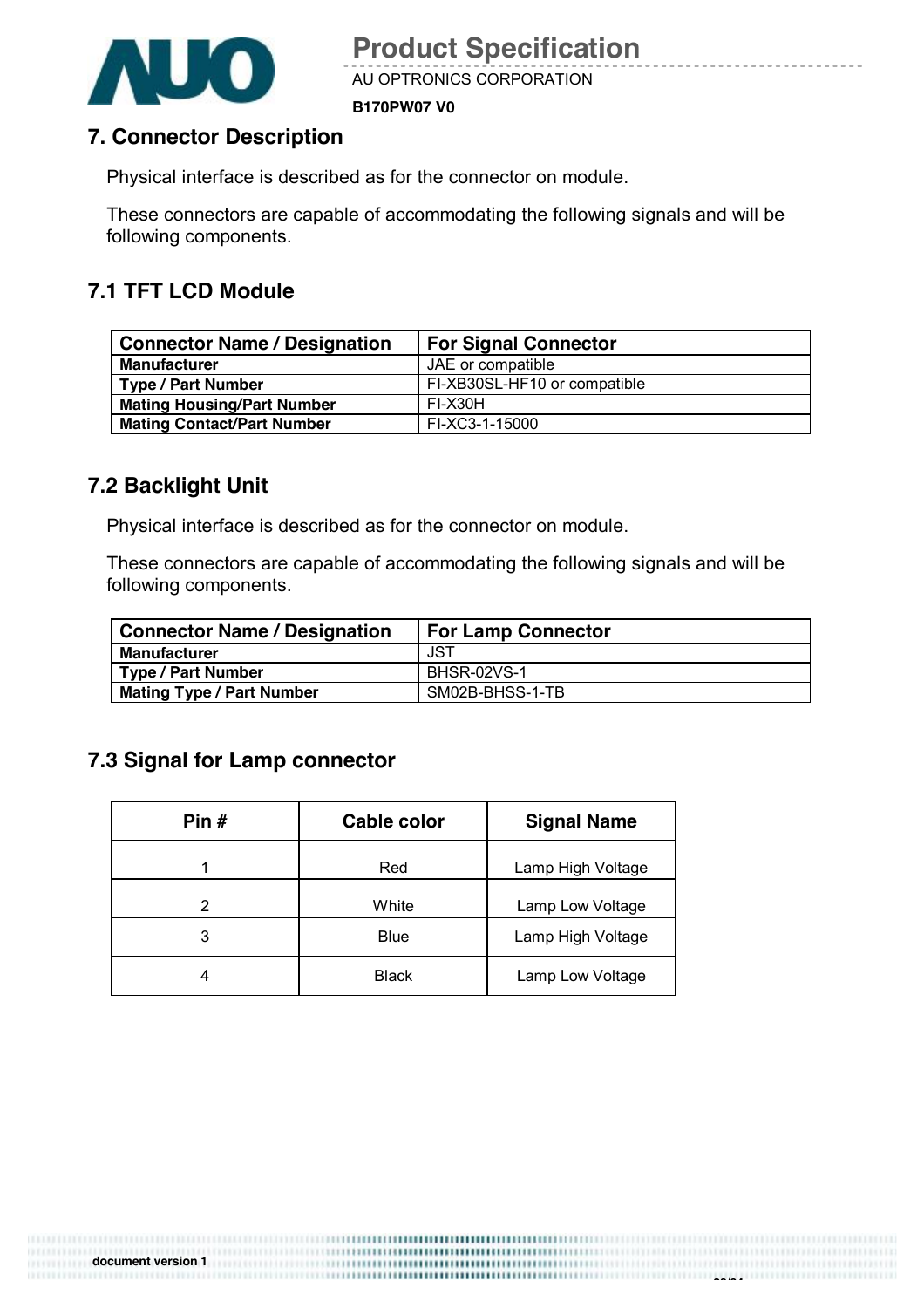

AU OPTRONICS CORPORATION

**B170PW07 V0**

### **8. Vibration and Shock Test**

#### **8.1 Vibration Test**

#### **Test Spec:**

| Test method:  | Non-Operation                  |
|---------------|--------------------------------|
| Acceleration: | 1.5G                           |
| Frequency:    | 10 - 500Hz Random              |
| Sweep:        | 30 Minutes each Axis (X, Y, Z) |

#### **8.2 Shock Test Spec:**

#### **Test Spec:**

| Test method:  | Non-Operation                  |
|---------------|--------------------------------|
| Acceleration: | 180 G, Half sine wave          |
| Active time:  | 2 <sub>ms</sub>                |
| Pulse:        | X, Y, Z one time for each side |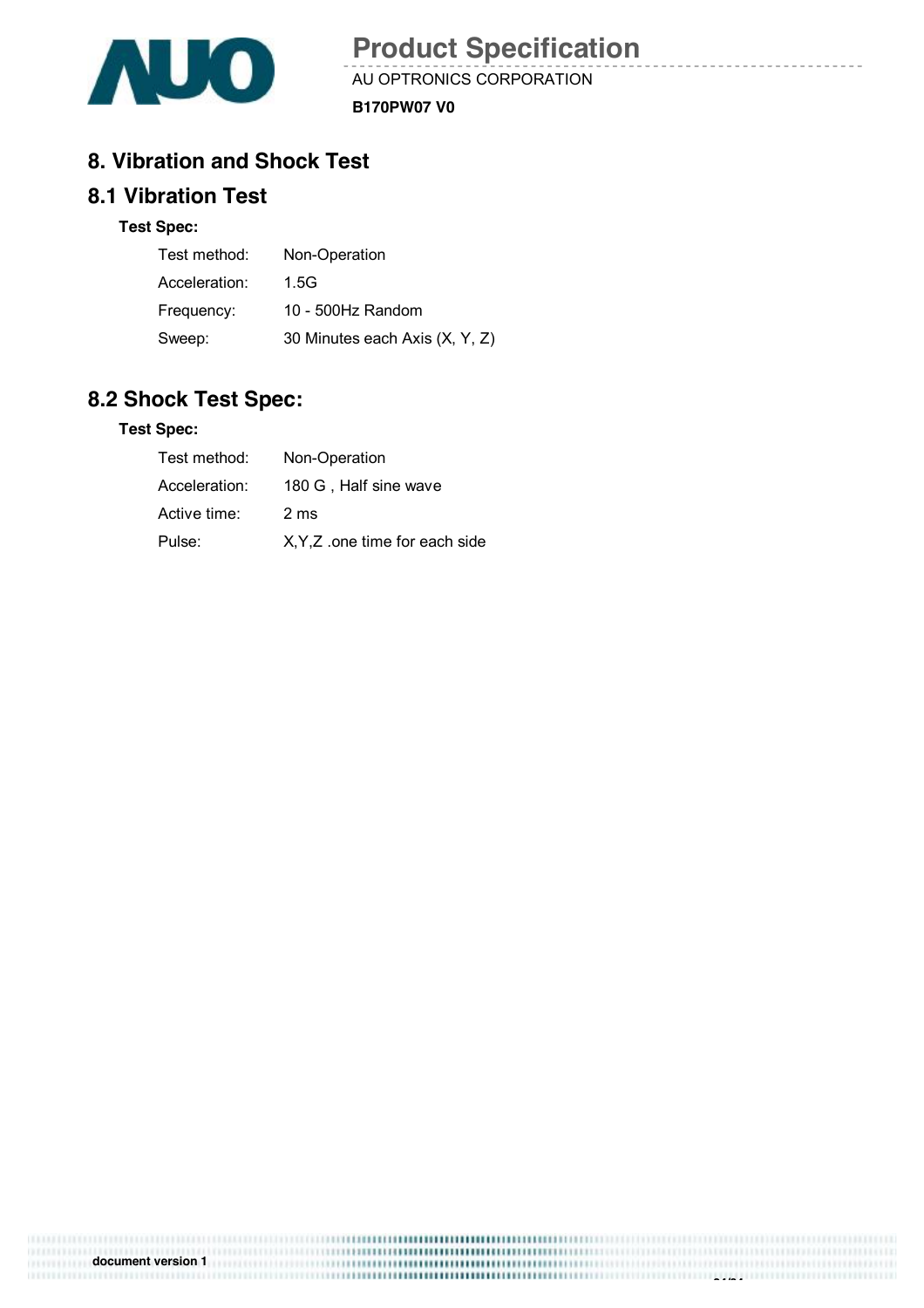

### **9. Reliability**

| <b>Items</b>                             | <b>Required Conditions</b>                                                                                     |  |  |  |  |
|------------------------------------------|----------------------------------------------------------------------------------------------------------------|--|--|--|--|
| Operating Life – High Temp.              | Temp.= $+50^{\circ}$ C, Dynamic. 250 Hours, Humidity 20%                                                       |  |  |  |  |
| Operating Life – Low Temp.               | Temp = $0^{\circ}$ C, Dynamic, 250 Hours, Humidity 20%                                                         |  |  |  |  |
| High Temp. Storage Life<br>Non-Operating | $-$ Temp = $+60^{\circ}$ C, Non-Operating, 250 Hours, Humidity<br>20%                                          |  |  |  |  |
| Low Temp. Storage Life<br>Non-Operating  | Temp.= -20°C, Non-Operating, 250 Hours                                                                         |  |  |  |  |
| High Temp & High Humidity Temp.=+40°C,   |                                                                                                                |  |  |  |  |
| <b>Operating Life</b>                    | Dynamic Humidity 95% (Non-Condensing), 250 Hours                                                               |  |  |  |  |
| Shock - Non-Operating                    | 180g, 2.0 ms, Half Sine Wave                                                                                   |  |  |  |  |
| Vibration - Non-Operating                | Random vibration, 1.5 G zero-to-peak, 10 to 500 Hz, 30<br>minutes in each of three mutually perpendicular axes |  |  |  |  |
| Temp. Cycle - Non-Operating              | -20°C to +60°C, Ramp $\leq$ 20°C/min, Duration at Temp. =<br>30min, Test Cycles = 50                           |  |  |  |  |
| <b>ESD</b>                               | Contact: $±8KV/$ operation<br>Air : The Sea<br>$±15$ KV / operation                                            |  |  |  |  |
| Room temperature Test                    | $25^{\circ}$ C, 2000 hours, Operating with loop pattern                                                        |  |  |  |  |

Note1: According to EN61000-4-2 , ESD class B: Some performance degradation allowed. No data lost

. Self-recoverable. No hardware failures.

Note2: CCFL Life time: 12,000 hours minimum under normal module usage.

Note3: MTBF (Excluding the CCFL): 30,000 hours with a confidence level 90%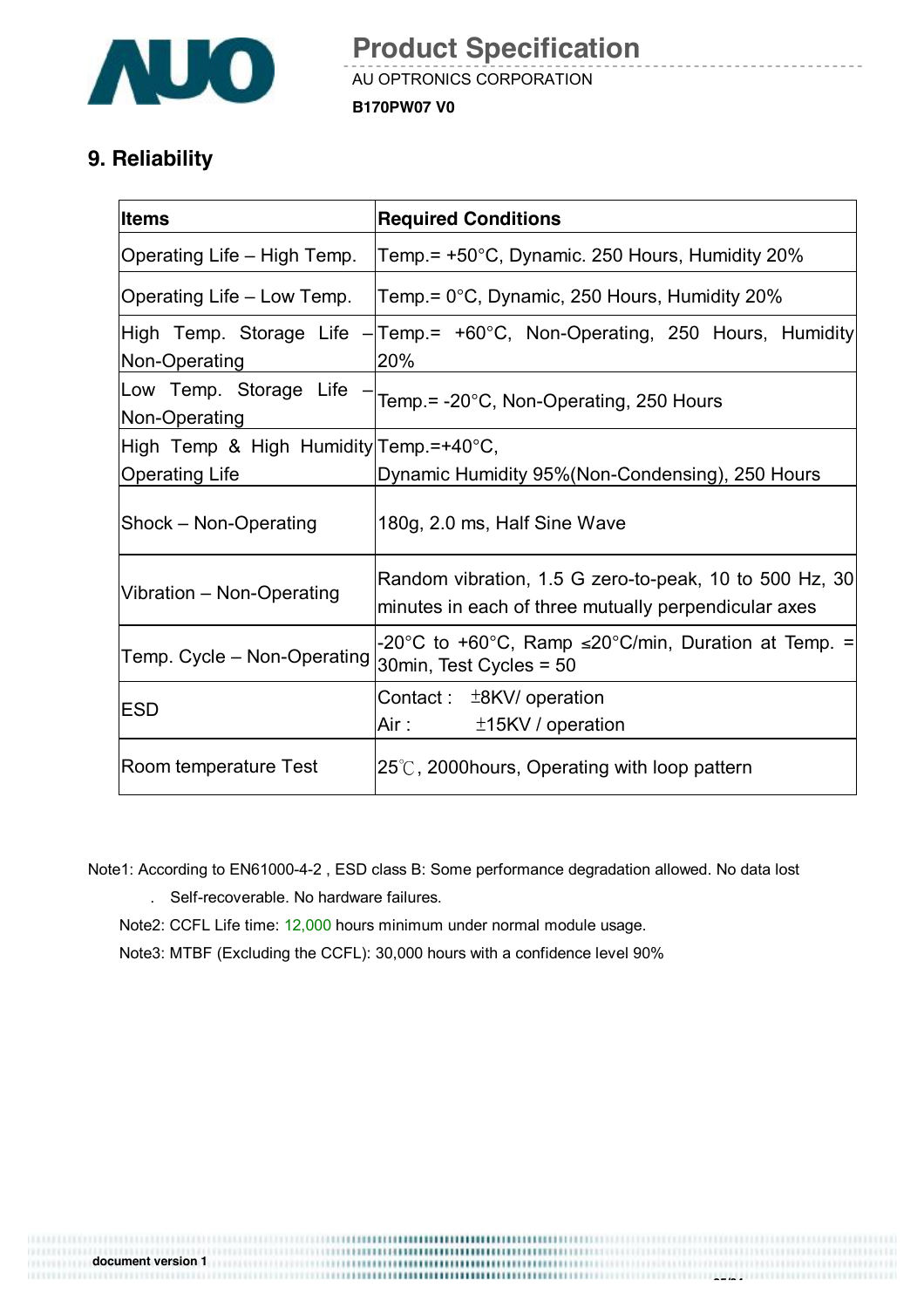

AU OPTRONICS CORPORATION **Product Specification** 

**B170PW07 V0**

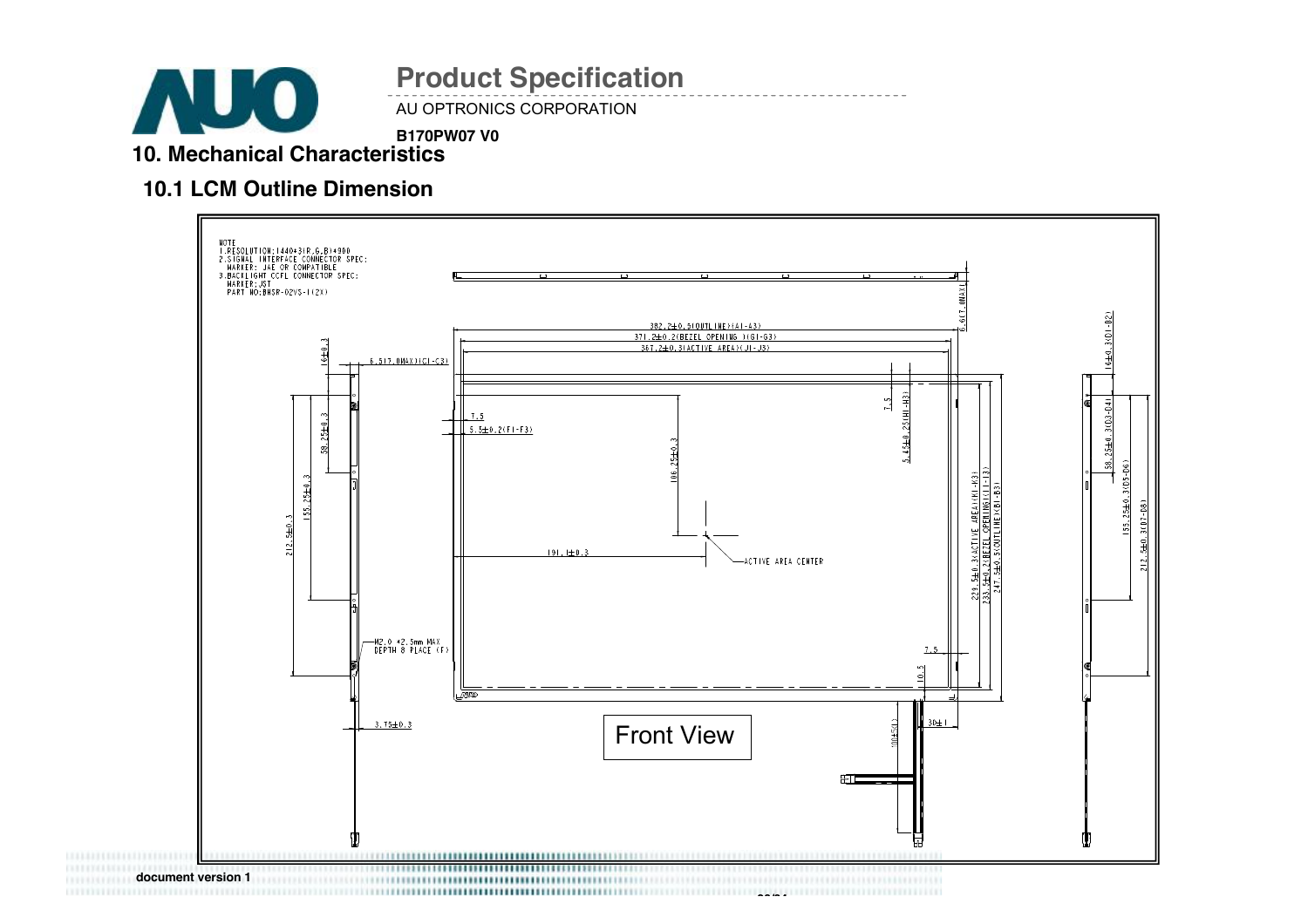

AU OPTRONICS CORPORATION

#### **B170PW07 V0**



 **27/34**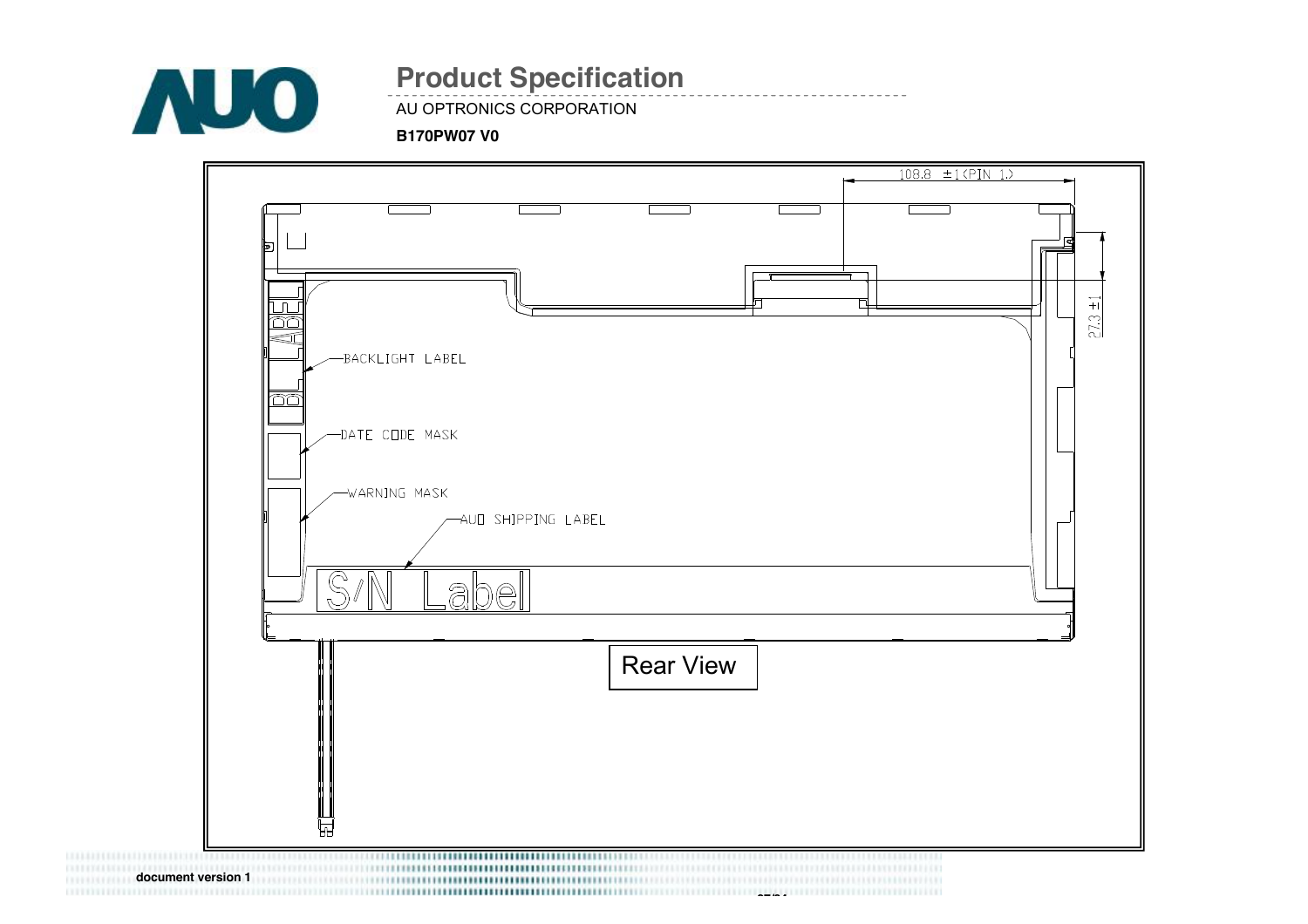

AU OPTRONICS CORPORATION

**B170PW07 V0**

### **10.2 Screw Hole Depth and Center Position**

Screw hole minimum depth, from side surface =2.8 mm (See drawing) Screw hole center location, from front surface =  $3.75 \pm 0.3$ mm (See drawing) Screw maximum length = 2.5 mm (See drawing) Screw Torque: Maximum2.5 kgzf-cm

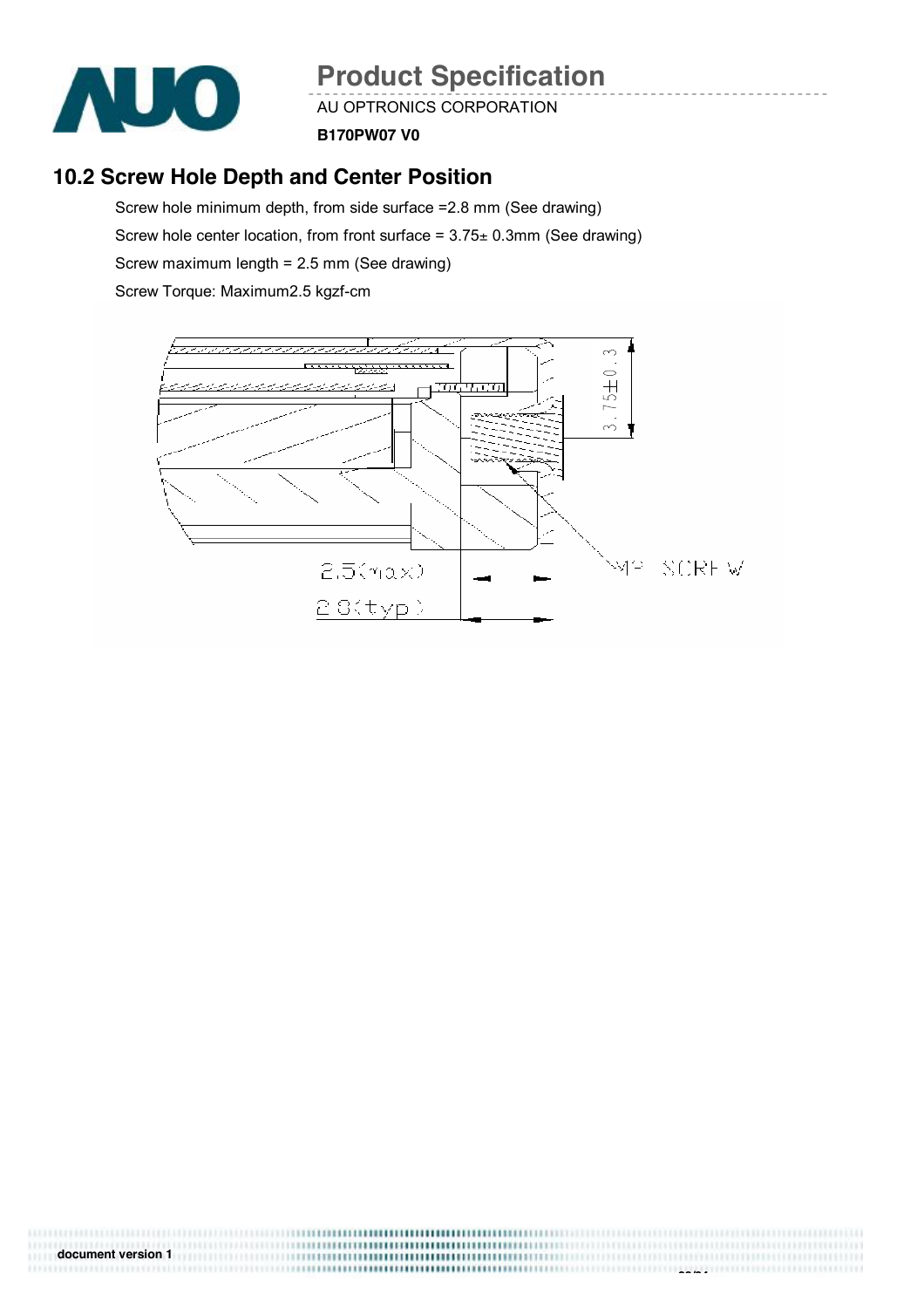

AU OPTRONICS CORPORATION

**B170PW07 V0**

**11. Shipping and Package** 

### **11.1 Shipping Label Format**



### **11.2. Carton Package**

Packing is 20 pcs / box.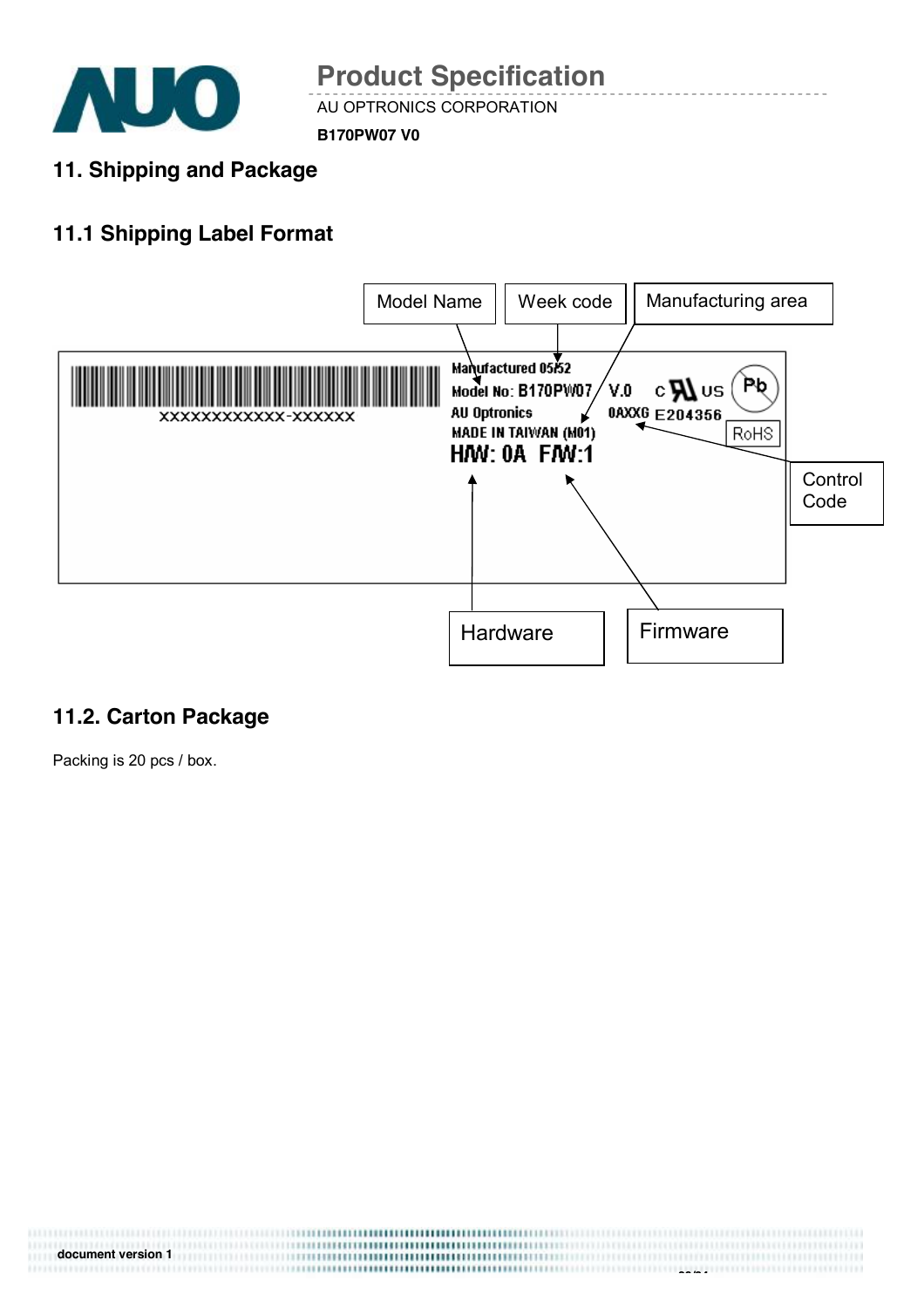

AU OPTRONICS CORPORATION

#### **B170PW07 V0**



 **30/34**



-------------------









**document version 1**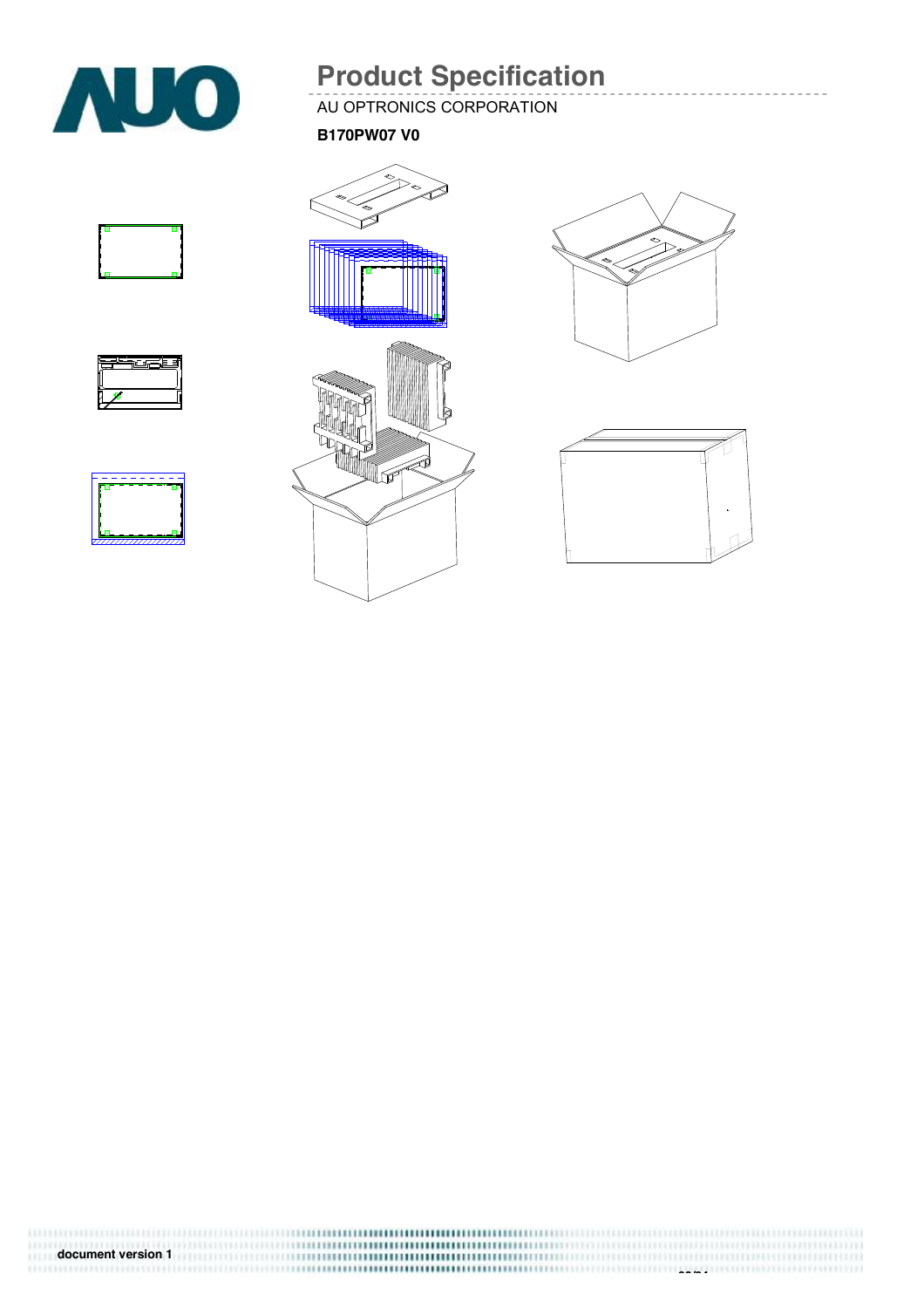

\_\_\_\_\_\_\_\_\_\_\_\_\_\_\_\_\_\_\_\_\_\_\_

AU OPTRONICS CORPORATION

**B170PW07 V0**

## **12. Appendix: EDID description**

| <b>Address</b> | <b>FUNCTION</b>                                       | Value          | Value      | Value      |
|----------------|-------------------------------------------------------|----------------|------------|------------|
| <b>HEX</b>     |                                                       | <b>HEX</b>     | <b>BIN</b> | <b>DEC</b> |
| 00             | Header                                                | 00             | 00000000   | 0          |
| 01             |                                                       | FF.            | 11111111   | 255        |
| 02             |                                                       | FF             | 11111111   | 255        |
| 03             |                                                       | FF.            | 11111111   | 255        |
| 04             |                                                       | FF             | 11111111   | 255        |
| 05             |                                                       | FF             | 11111111   | 255        |
| 06             |                                                       | FF.            | 11111111   | 255        |
| 07             |                                                       | 00             | 00000000   | $\pmb{0}$  |
| 08             | EISA Manuf. Code LSB                                  | 06             | 00000110   | 6          |
| 09             | <b>Compressed ASCII</b>                               | AF             | 10101111   | 175        |
| 0A             | Product Code                                          | 87             | 10000111   | 135        |
| 0B             | hex, LSB first                                        | 70             | 01110000   | 112        |
| 0C             | 32-bit ser #                                          | 00             | 00000000   | $\pmb{0}$  |
| 0D             |                                                       | 00             | 00000000   | 0          |
| 0E             |                                                       | 00             | 00000000   | $\pmb{0}$  |
| 0F             |                                                       | 00             | 00000000   | 0          |
| 10             | Week of manufacture                                   | 01             | 00000001   | 1          |
| 11             | Year of manufacture                                   | 10             | 00010000   | 16         |
| 12             | EDID Structure Ver.                                   | 01             | 00000001   | 1          |
| 13             | EDID revision #                                       | 03             | 00000011   | 3          |
| 14             | Video input def. (digital I/P, non-TMDS, CRGB)        | 80             | 10000000   | 128        |
| 15             | Max H image size<br>(rounded to cm)                   | 25             | 00100101   | 37         |
| 16             | Max V image size (rounded to cm)                      | 17             | 00010111   | 23         |
| 17             | <b>Display Gamma</b><br>$( = (gamma * 100) - 100)$    | 78             | 01111000   | 120        |
| 18             | Feature support (no DPMS, Active OFF, RGB, tmg Blk#1) | 0A             | 00001010   | 10         |
| 19             | Red/green low bits (Lower 2:2:2:2 bits)               | 6B             | 01101011   | 107        |
| <b>1A</b>      | Blue/white low bits (Lower 2:2:2:2 bits)              | E <sub>5</sub> | 11100101   | 229        |
| 1B             | Red x (Upper 8 bits)                                  | A7             | 10100111   | 167        |
| 1C             | Red y/ highER 8 bits                                  | 56             | 01010110   | 86         |
| 1D             | Green x                                               | 4C             | 01001100   | 76         |
| <b>1E</b>      | Green y                                               | 9B             | 10011011   | 155        |
| 1F             | Blue x                                                | 25             | 00100101   | 37         |
| 20             | Blue y                                                | 12             | 00010010   | 18         |
| 21             | White x                                               | 50             | 01010000   | 80         |
| 22             | White y                                               | 54             | 01010100   | 84         |
| 23             | Established timing 1                                  | 00             | 00000000   | 0          |
| 24             | Established timing 2                                  | 00             | 00000000   | $\pmb{0}$  |
| 25             | Established timing 3                                  | 00             | 00000000   | $\pmb{0}$  |
| 26             | Standard timing #1                                    | 01             | 00000001   | 1          |

 **31/34**

**document version 1**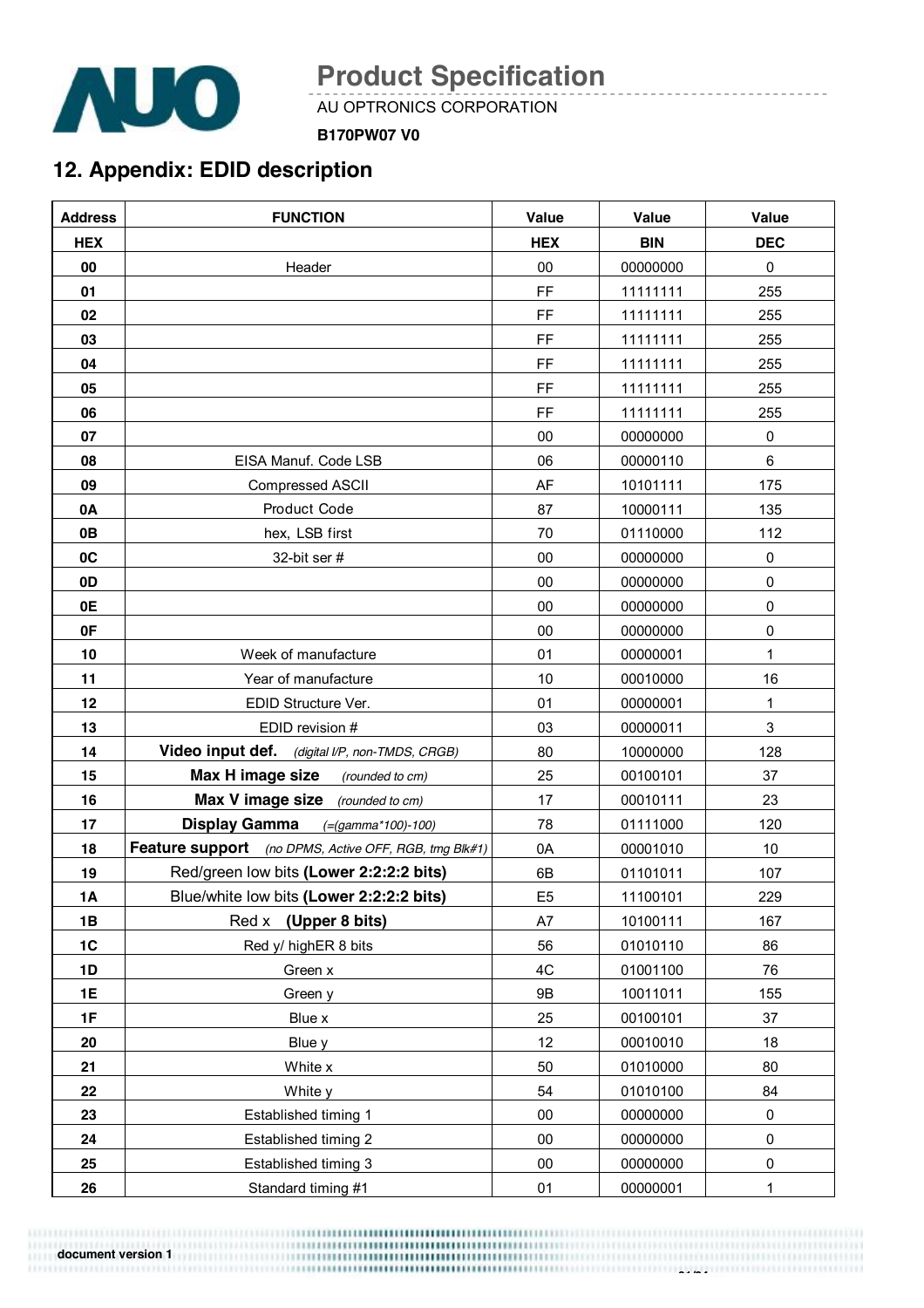

----------------------

AU OPTRONICS CORPORATION

**B170PW07 V0**

| 27 |                                                      | 01             | 00000001 | 1         |
|----|------------------------------------------------------|----------------|----------|-----------|
| 28 | Standard timing #2                                   | 01             | 00000001 | 1         |
| 29 |                                                      | 01             | 00000001 | 1         |
| 2A | Standard timing #3                                   | 01             | 00000001 | 1         |
| 2B |                                                      | 01             | 00000001 | 1         |
| 2C | Standard timing #4                                   | 01             | 00000001 | 1         |
| 2D |                                                      | 01             | 00000001 | 1         |
| 2E | Standard timing #5                                   | 01             | 00000001 | 1         |
| 2F |                                                      | 01             | 00000001 | 1         |
| 30 | Standard timing #6                                   | 01             | 00000001 | 1         |
| 31 |                                                      | 01             | 00000001 | 1         |
| 32 | Standard timing #7                                   | 01             | 00000001 | 1         |
| 33 |                                                      | 01             | 00000001 | 1         |
| 34 | Standard timing #8                                   | 01             | 00000001 | 1         |
| 35 |                                                      | 01             | 00000001 | 1         |
| 36 | Pixel Clock/10000<br><b>LSB</b>                      | AB             | 10101011 | 171       |
| 37 | Pixel Clock/10000<br><b>USB</b>                      | 22             | 00100010 | 34        |
| 38 | Horz active Lower 8bits                              | A <sub>0</sub> | 10100000 | 160       |
| 39 | Horz blanking Lower 8bits                            | A <sub>0</sub> | 10100000 | 160       |
| 3A | HorzAct:HorzBlnk<br>Upper 4:4 bits                   | 50             | 01010000 | 80        |
| 3B | Vertical Active Lower 8bits                          | 84             | 10000100 | 132       |
| 3C | <b>Lower 8bits</b><br><b>Vertical Blanking</b>       | 1A             | 00011010 | 26        |
| 3D | Vert Act: Vertical Blanking<br>(upper 4:4 bit)       | 30             | 00110000 | 48        |
| 3E | HorzSync. Offset                                     | 40             | 01000000 | 64        |
| 3F | HorzSync.Width                                       | 20             | 00100000 | 32        |
| 40 | VertSync.Offset: VertSync.Width                      | 36             | 00110110 | 54        |
| 41 | Horz‖ Sync Offset/Width Upper 2bits                  | 00             | 00000000 | 0         |
| 42 | Horizontal Image Size Lower 8bits                    | 6F             | 01101111 | 111       |
| 43 | Vertical Image Size Lower 8bits                      | E <sub>6</sub> | 11100110 | 230       |
| 44 | Horizontal & Vertical Image Size (upper 4:4 bits)    | 10             | 00010000 | 16        |
| 45 | Horizontal Border (zero for internal LCD)            | 00             | 00000000 | 0         |
| 46 | <b>Vertical Border</b><br>(zero for internal LCD)    | 00             | 00000000 | $\pmb{0}$ |
| 47 | Signal (non-intr, norm, no stero, sep sync, neg pol) | 18             | 00011000 | 24        |
| 48 | Detailed timing/monitor                              | 00             | 00000000 | 0         |
| 49 | descriptor #2                                        | $00\,$         | 00000000 | $\pmb{0}$ |
| 4A |                                                      | $00\,$         | 00000000 | $\pmb{0}$ |
| 4B |                                                      | 0F             | 00001111 | 15        |
| 4C |                                                      | $00\,$         | 00000000 | $\pmb{0}$ |
| 4D |                                                      | 00             | 00000000 | $\pmb{0}$ |
| 4E |                                                      | $00\,$         | 00000000 | $\pmb{0}$ |
| 4F |                                                      | $00\,$         | 00000000 | 0         |
| 50 |                                                      | $00\,$         | 00000000 | $\pmb{0}$ |
| 51 |                                                      | $00\,$         | 00000000 | $\pmb{0}$ |

**document version 1 32/34**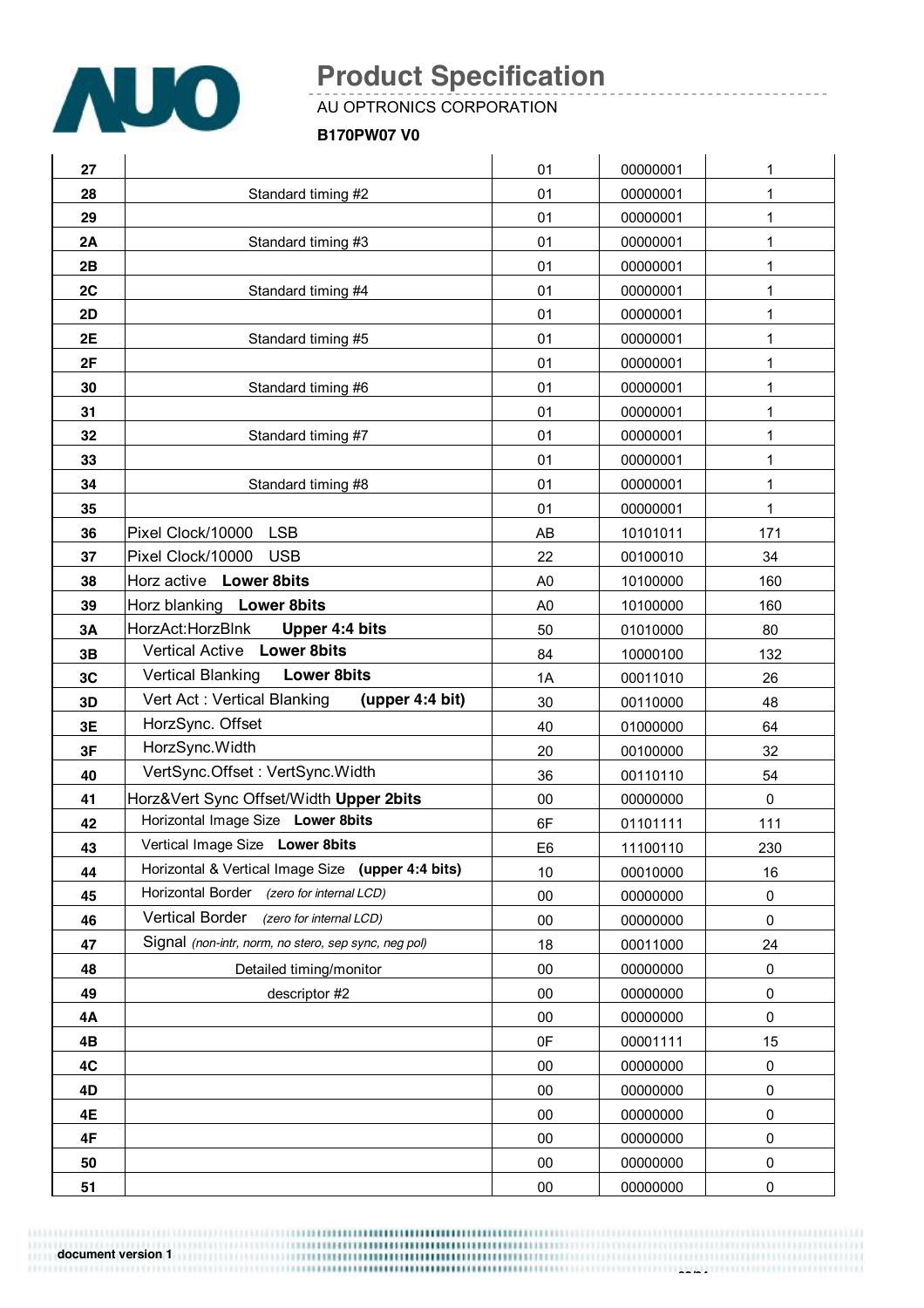

----------------------

AU OPTRONICS CORPORATION

#### **B170PW07 V0**

| 52         |                         | 00        | 00000000 | 0           |
|------------|-------------------------|-----------|----------|-------------|
| 53         |                         | 00        | 00000000 | 0           |
| 54         |                         | 00        | 00000000 | 0           |
| 55         |                         | 00        | 00000000 | $\pmb{0}$   |
| 56         |                         | 00        | 00000000 | 0           |
| 57         |                         | 00        | 00000000 | $\mathsf 0$ |
| 58         |                         | 00        | 00000000 | 0           |
| 59         |                         | 20        | 00100000 | 32          |
| <b>5A</b>  | Detailed timing/monitor | 00        | 00000000 | 0           |
| 5 <b>B</b> | descriptor #3           | 00        | 00000000 | 0           |
| 5C         |                         | 00        | 00000000 | $\mathsf 0$ |
| 5D         |                         | <b>FE</b> | 11111110 | 254         |
| 5E         |                         | 00        | 00000000 | 0           |
| 5F         | Manufacture             | 41        | 01000001 | 65          |
| 60         | Manufacture             | 55        | 01010101 | 85          |
| 61         | Manufacture             | 4F        | 01001111 | 79          |
| 62         |                         | 0A        | 00001010 | 10          |
| 63         |                         | 20        | 00100000 | 32          |
| 64         |                         | 20        | 00100000 | 32          |
| 65         |                         | 20        | 00100000 | 32          |
| 66         |                         | 20        | 00100000 | 32          |
| 67         |                         | 20        | 00100000 | 32          |
| 68         |                         | 20        | 00100000 | 32          |
| 69         |                         | 20        | 00100000 | 32          |
| 6A         |                         | 20        | 00100000 | 32          |
| 6B         |                         | 20        | 00100000 | 32          |
| 6C         | Detailed timing/monitor | 00        | 00000000 | 0           |
| 6D         | descriptor #4           | 00        | 00000000 | 0           |
| 6E         |                         | $00\,$    | 00000000 | 0           |
| 6F         |                         | <b>FE</b> | 11111110 | 254         |
| 70         |                         | $00\,$    | 00000000 | 0           |
| 71         | Manufacture P/N         | 42        | 01000010 | 66          |
| 72         | Manufacture P/N         | 31        | 00110001 | 49          |
| 73         | Manufacture P/N         | 37        | 00110111 | 55          |
| 74         | Manufacture P/N         | 30        | 00110000 | 48          |
| 75         | Manufacture P/N         | 50        | 01010000 | 80          |
| 76         | Manufacture P/N         | 57        | 01010111 | 87          |
| 77         | Manufacture P/N         | 30        | 00110000 | 48          |
| 78         | Manufacture P/N         | 37        | 00110111 | 55          |
| 79         | Manufacture P/N         | 20        | 00100000 | 32          |
| <b>7A</b>  | Manufacture P/N         | 56        | 01010110 | 86          |
| 7B         | Manufacture P/N         | 30        | 00110000 | 48          |
| 7C         |                         | 20        | 00100000 | 32          |

 **33/34**

**document version 1**